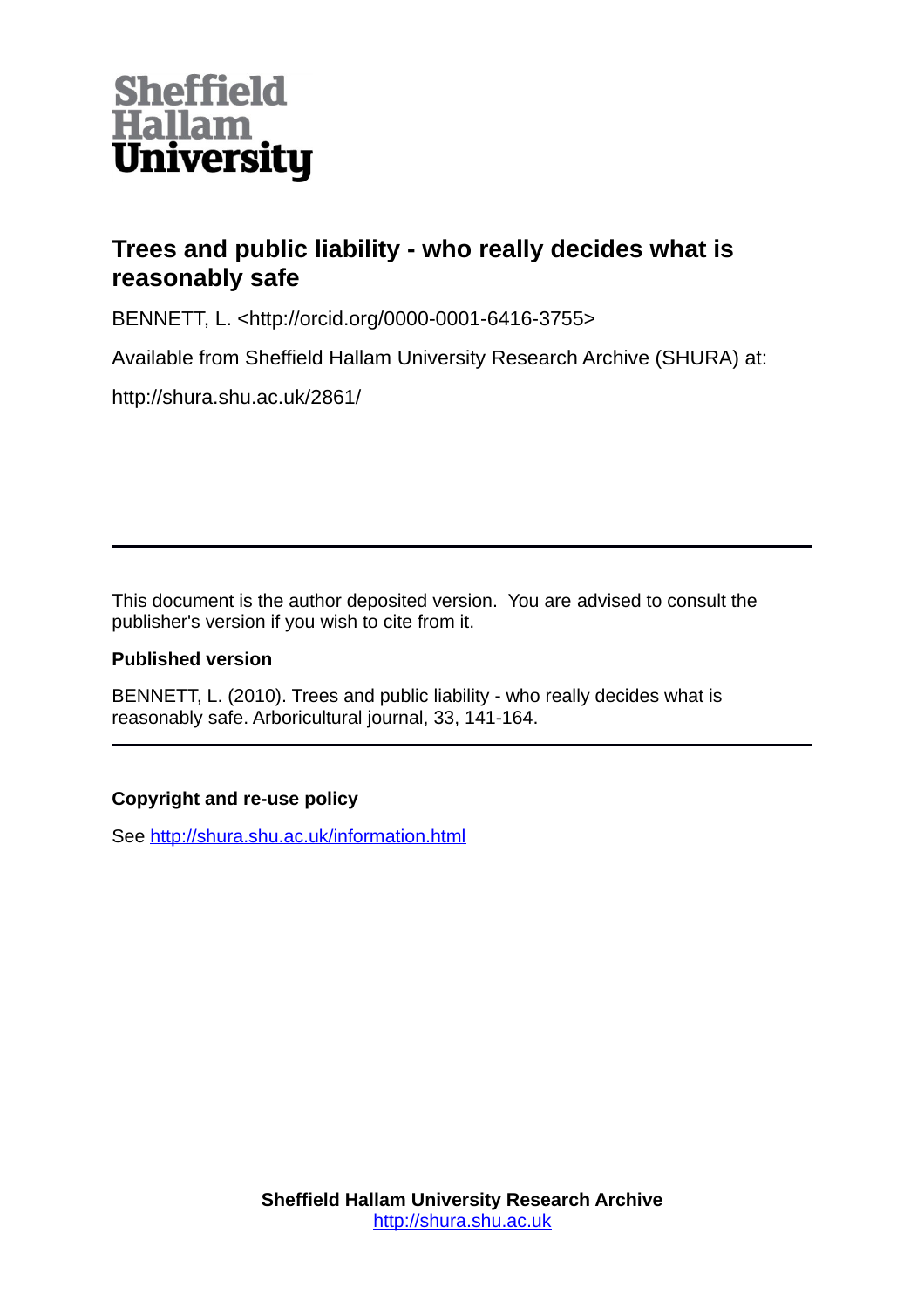**Arboricultural Journal 2010, Vol. 33, pp. 141–164 © AB Academic Publishers 2010 Printed in Great Britain**

# **TREES and PUBLIC LIABILITY – WHO** *REALLY* **DECIDES WHAT IS REASONABLY SAFE?**

⊕

*Luke Bennett*<sup>1</sup>

#### **Abstract**

This article has its origins in investigations that the author has been undertaking into the effects of public safety and liability perception in the built and natural environment (e.g. BENNETT and CROWE, 2008; bennett, 2009 and bennett and gibbeson, 2010). In these previous studies the author and colleagues have examined the impact of public safety and liability concerns upon memorial management in cemeteries, access to the countryside and to the training of built environment professionals. In these studies the aim has been to explore how the liability perceptions of owners and managers of such places is formed, and specifically whether public safety and liability perceptions have a tendency to cluster around certain patterns and conventions within particular 'interpretive communities' (fish, 1980). Underlying these studies is a hypothesis that lay communities are at least as important as lawyers and courts in setting what the law regarding liability for site safety actually is *in practice*. In this paper the aim is to directly engage with an interpretive community that is engaged in a phase of public safety and liability anxiety, in this case current debate about the merits (or otherwise) of setting explicit standards for the safety inspection of trees.

## **Introduction**

↔

The author is an academic, currently teaching property, environmental and safety law to environmental, real estate and housing students, but with a previous career working as a solicitor in legal practice as an environmental and public safety specialist. This article has its origins in a paper on street trees and liability risk perception given at a conference at Sheffield Hallam University in February 2010. However, in developing the paper for publication in this journal, the opportunity has been taken to focus specifically on engaging with arboriculturalists through your professional

<sup>1</sup>Senior Lecturer (Law), Department of the Built Environment, Sheffield Hallam University: [l.e.bennett@shu.ac.uk](mailto:l.e.bennett@shu.ac.uk)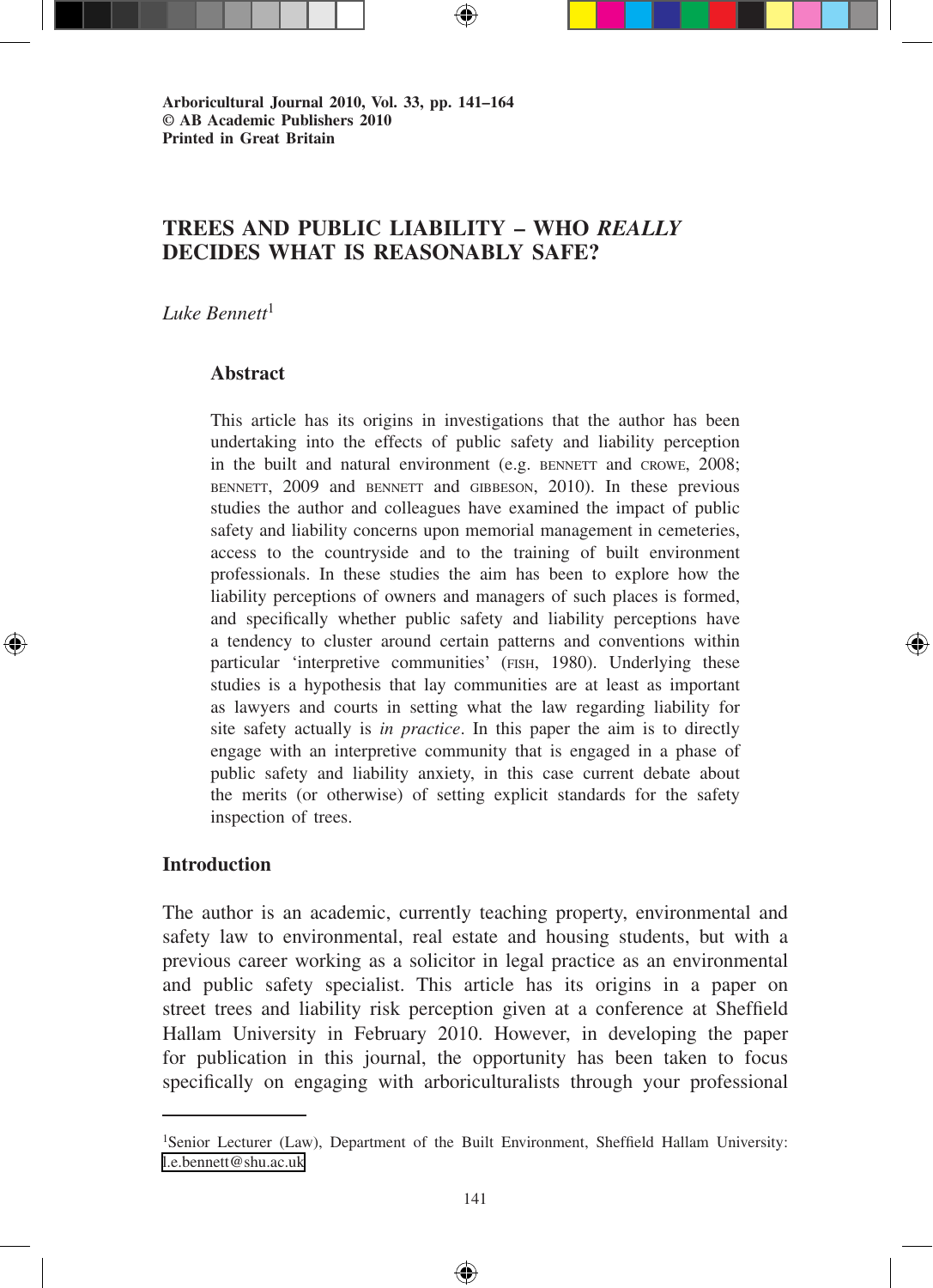journal (one of the key forums of your interpretive community). The author does so with some trepidation – as it would be easier to write a paper on trends in tree safety and liability risk perception for an academic, sociolegal audience who have no day to day, expert and practical engagement with the dilemmas and physical reality of managing trees. However, by engaging with those that the author is (with every respect intended) observing and studying it gives those with views and/or vested interests an opportunity to comment (whether formally through this journal) or privately in correspondence with the author and thereby influence his ongoing analysis of safety and liability debates in a variety of place management situations. It is hoped that through this approach the author's understanding of how this particular interpretive community has evolved its patterns and conventions of liability perception will be all the clearer.

But this article is not merely a glorified research questionnaire – it offers up a substantive analysis of recent trends in the tree safety debate by reference to wider themes and context. For it is the opportunity to see what is happening in other fields of place management, and generic processes at work in the courts, that may be the key contribution that this article can offer to current debates within tree management.

This article will look at the issue of public liability for tree safety from two angles:

- A) What liability does the law impose for trees and public safety?; and
- B) How do landowner perceptions of such liability affect what the law actually requires?

The first angle requires a fairly traditional legal analysis. By looking at recent cases trends we can see how the law is interpreted by the courts. However, the second angle is more complicated – and may meet with hostility. You may say "*But surely the law is what the courts say it is? – it doesn't matter what people perceive it to be"*. But this article will argue that is does matter – greatly, in fact.

#### **Trees as** *problem*

This article will not outline the *benefits* of trees. Clearly there are many of these: aesthetic, ecological and economic and this author agrees with commentators like  $BALL (2007a)$  and warr (2007) that greater attention needs to be paid to the risk-benefit of having trees. The article's focus will necessarily be upon trees as (perceived) problems: trees as object of (liability) fear. By such a (pessimistic) reading trees can equate to obstruction, potential collision hazard, disease bearer, pest shelter, child

◈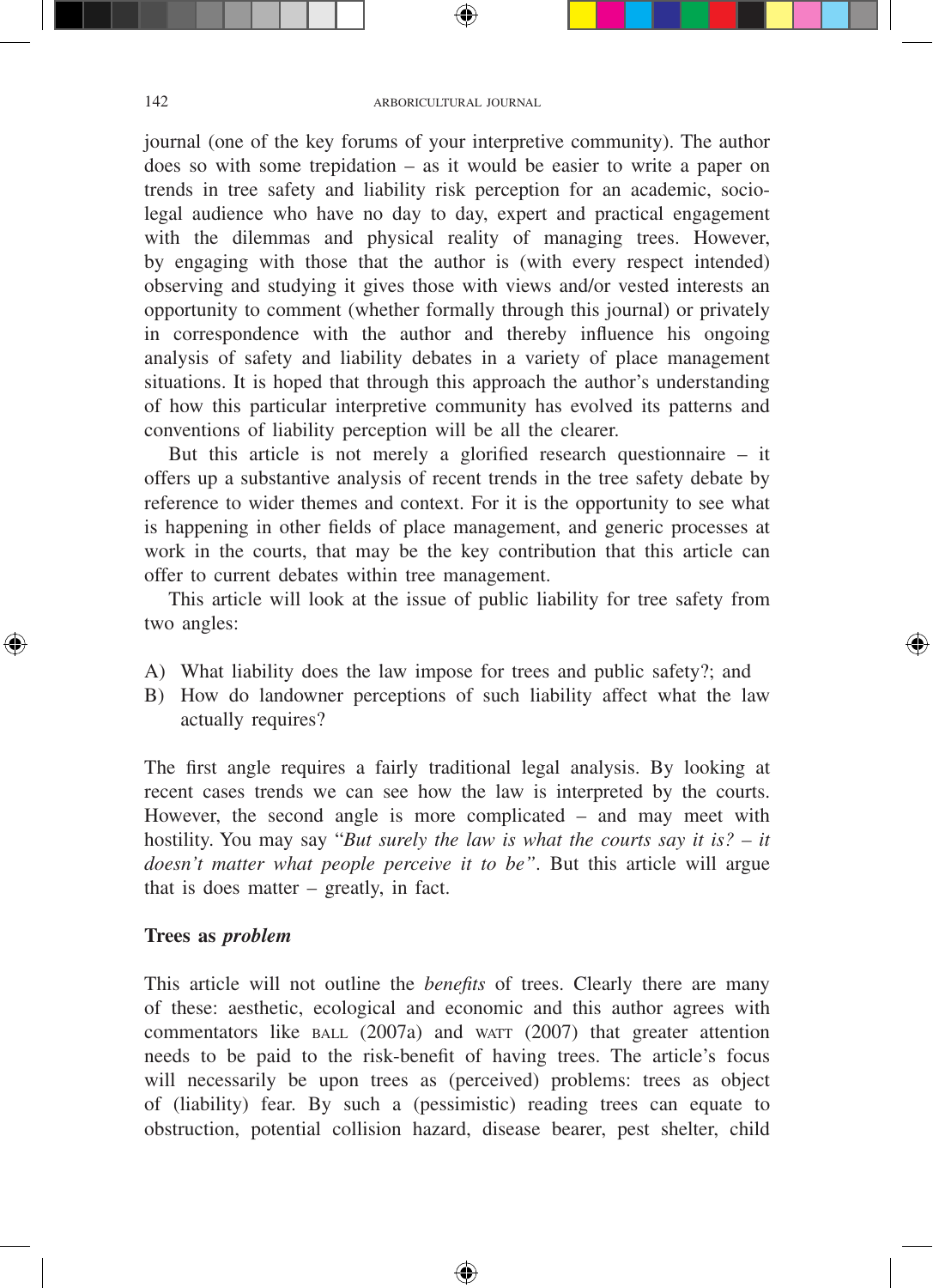allurer, built structure deformer<sup>2</sup>, and/or imposing structures in their own right, as EDEN ominously puts it:

⊕

"the earth's largest living organisms: objects often larger than houses, often heavier than cars, almost always taller than humans…" (2007:127).

Thus, looked at pessimistically, trees can be seen as 'an accident waiting to happen' – often accompanied by a related perception that such an 'accident' would bring with it consequent exposure to liability (criminal or civil) for the unlucky owner of that wayward tree.

In broad terms (let's skip the detail<sup>3</sup>) through a combination of the common law (the torts of nuisance and negligence) and statute (the Occupiers' Liability Acts of 1957 and 1984) persons with control over property have a duty to manage that property reasonably and thereby achieve a reasonable level of safety related to things on that property. If an accident or injury arises (e.g. from a diseased tree falling over) then the question becomes, in liability terms, was that owner *careful enough* in how they managed that thing on their land<sup>4</sup>? An equivalent duty also exists under the criminal law, here the Health & Safety at Work Act 1974 requires 'reasonable safety' to be achieved by persons controlling property as part of their business. This duty to provide for safety applies not just to safeguarding employees, but also providing safety for visitors and passers-by.

#### **How much care is needed? What is reasonable?**

↔

Here we get to standard lawyerly caveat: *"well, it depends on the circumstances"*. Factors such as the following will need to be investigated (ultimately by a court) on a 'case-by-case basis' in order to determine whether what was done was reasonable (and sufficient)<sup>5</sup>:

<sup>2</sup>Under a variety of statutes public agencies have powers to address dangerous or meddlesome trees: e.g. Highways Act 1980, Local Government (Miscellaneous Provisions) Act 1976, Railway Improvements Act 1871, Telecommunciations Act 1984, Electricity Act 1989 and the Civil Aviation Act 1982.

<sup>3</sup>For the detail the reader is referred to the exposition of public liability principles and case law regarding tree safety in MYNORS (2002), STEAD (2008) and FORBES-LAIRD (2009) <sup>4</sup>Ownership of (and therefore responsibility for) street trees has historically been a complex

issue. However, since *Hurst –v– Hampshire County Council* (1997) 2 EGLR 164 it appears that these legal complexities are likely to be ignored in most cases – and the Highways Authority assumed to have responsibility for street trees.

<sup>5</sup>Suggestions that a greater level of care was required for street trees because of their location was rejected by the *House of Lords in Caminer –v– Northern and London Investment Trust* (1951) AC 88. Instead it is the condition of the tree, rather than its location *per se*, that indicates how much care is required.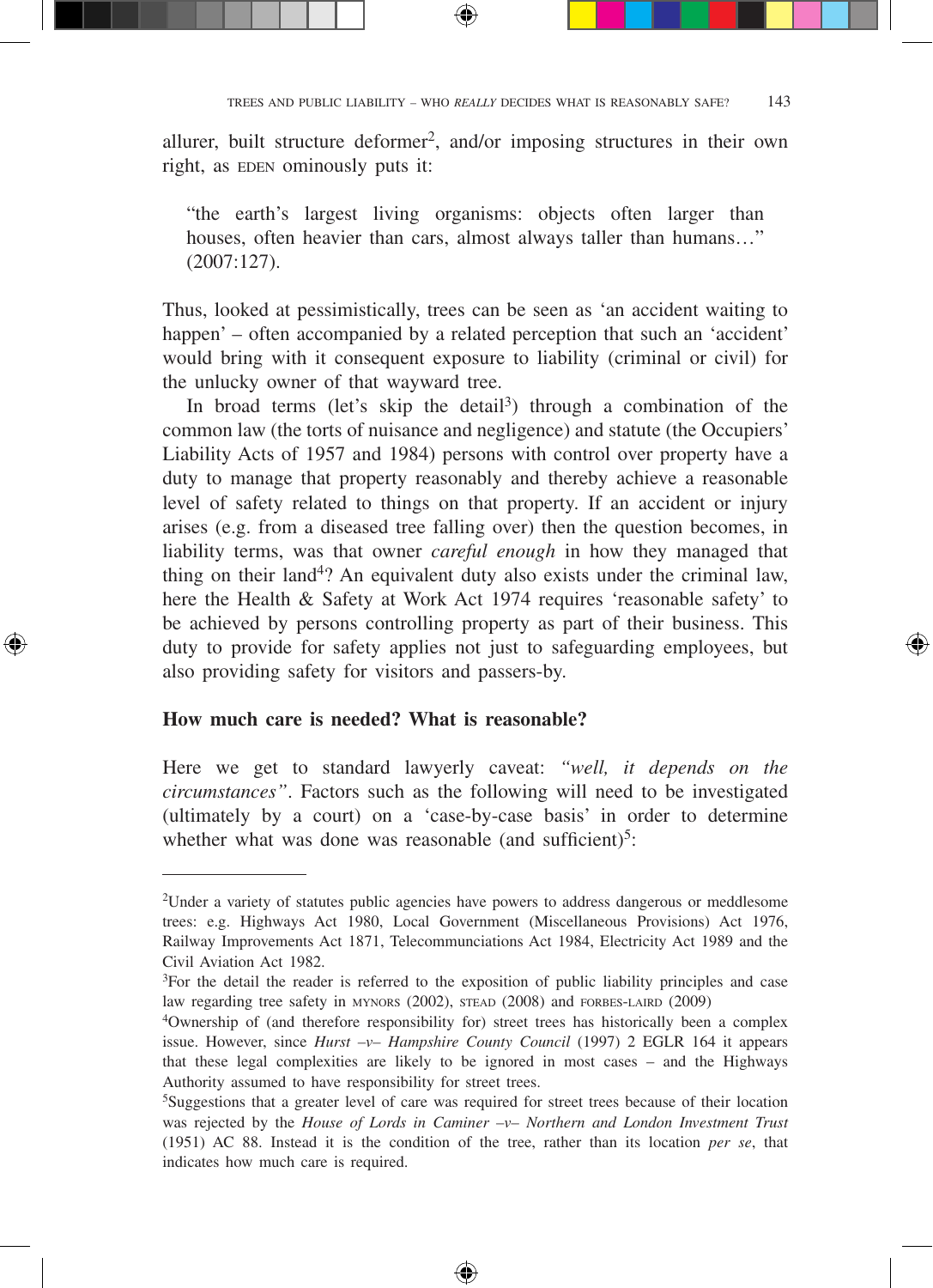- **How likely was it that the tree would fall?** for example was it old and diseased or exposed to high winds and vibration?
- **What scale of harm would be likely to manifest if the tree did fall?** – is it right next to a road? Is the road busy? Is it on a bend (poor visibility)? Is it close to a school? (And thus likely that there would be a higher than average proportion of young children potentially exposed to the risk of injury).
- **What practicable steps could be taken to safeguard the tree?**  is there actually any workable (and cost effective) way of making the tree safe? Could remedial works make matters worse? Would a competent periodic survey of the tree's condition have spotted the defect?

The senior courts<sup>6</sup> have been consistently reluctant to impose liability for natural hazards (a category into which trees are often bracketed) – fearing the resource implications, both for public and private sector pockets of doing so<sup>7</sup>. Take, for example, the House of Lords' ruling in *Stovin*  $-v-$ *Wise* (1996) AC 323 that courts should not lightly intervene in judging the wisdom of local authorities' decisions about management of the highway fringe, as to do so would see the courts:

- (i) encouraging litigation against the public purse; and
- (ii) interfering in finite resource allocation by the councils.

In stovin the House of Lords refused to allow a claim against a Highway Authority by an injured motorist which was based on an allegation that that council had been negligent in having not used its powers under the Highways Act 1980 to improve visibility at a road junction by removing an embankment that was obscuring lines of sight. In that case the House of Lords echoed a line of argument also seen in a number of senior judicial decisions in recent years – namely that, the world cannot be made 100% safe and that people must accept the consequences of their actions (e.g. if they choose to drive on the roads) and that the courts should seek to discourage the (perceived) growth of a "compensation culture"8. This can also be seen in *Tomlinson –v– Congleton Borough Council* (2004) 1 AC 46 where the House of Lords refused to impose liability upon a council for

⊕

<sup>6</sup>For our purposes, the 'superior courts' are The Court of Appeal and the House of Lords (the latter now replaced – since October 2009 – by the Supreme Court). These are the courts, comprised of senior judiciary, to whom cases can be appealed. It is the superior courts that set the precedent (i.e. generic and future decision guiding) character of reported case law.

<sup>7</sup>See *Leakey –v– National Trust* (1980) QB 485; *Holbeck Hall Hotel –v– Scarborough Borough Council* (2000) BLR 109.

<sup>8</sup>See also s1 of the Compensation Act 2006 which has the same objective.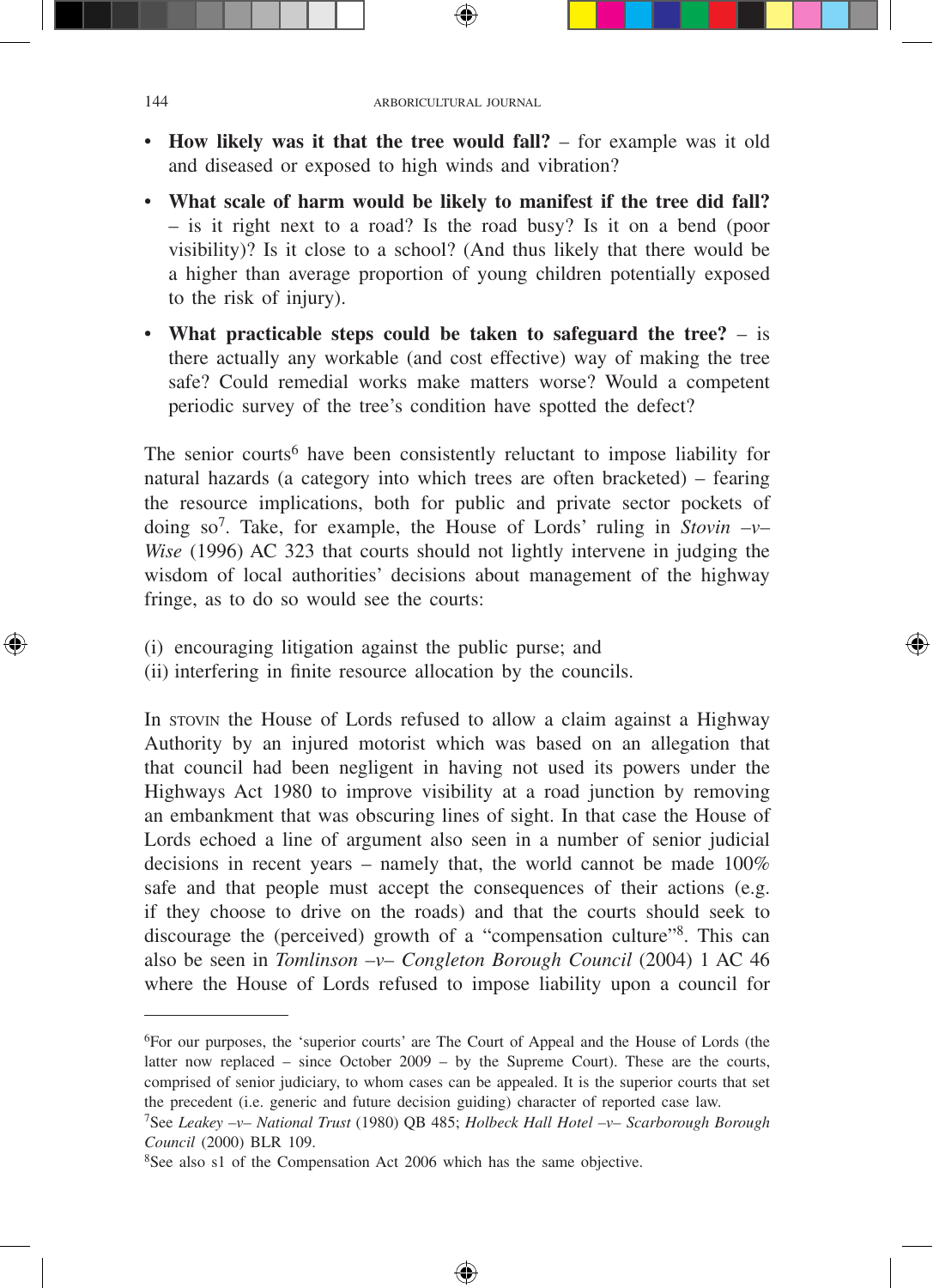failing to ensure that a young man could not render himself paralysed by diving into a shallow pond. In that case, Lord Scott presented this 'personal responsibility' theme in strident tones:

⊕

"Of course there is some risk of accidents arising out of the joie-devivre of the young. But that is no reason for imposing a grey and dull safety regime on everyone."(Para 94)

Clearly, risk-taking by reckless adventurers is one extreme, but in stovin the court was applying this principle to something more mundane: road use. We can also see this principle in a case involving a pedestrian who was blinded in one eye when he tripped on a tree root whilst walking along a nature reserve path. Here, the court declared that such paths (and tree roots) cannot be rendered 100% safe – and users must take responsibility for their own safe passage<sup>9</sup>.

However, the problem is that it is always possible to find cases that appear to point in the opposite direction. For example, a  $2007$  case<sup>10</sup> in which an injured passer-by successfully claimed compensation after slipping on a single flower petal adjacent to a florists shop at Marylebone station. The claim was successful - on the basis that the presence of the petal proved that the shop did not have an adequate system in operation to ensure that no one could come to harm as a consequence of its operations. Permission to appeal against this ruling was refused by the Court of Appeal, leaving this lower-court judgement to stand unchallenged. And it is these cases which tend to be picked up by the media in their self-declared war upon the alleged rise of a 'compensation culture'11.

Somehow, pointing out that:

↔

- (1) the 'negative' (i.e. liability imposing) cases tend to be in the lower courts (and therefore carry much less weight in law as 'precedents' to guide the evolution of the principles under which future cases will be determined);
- (2) that the more 'positive' judgements are in the senior courts (and therefore of higher precedent value); and
- (3) that often the salaciously reported 'negative' cases are overruled if they are appealed up to the senior courts,

<sup>9</sup>*Mills-Davies –v– RSPB* (2005) CLY 4196 – High Court

<sup>10</sup>*Piccolo –v– Larkstock Ltd* (trading as Chiltern Flowers) (2007) All ER (D) 251 (Jul) – High Court.

<sup>&</sup>lt;sup>11</sup>See, for example, on the *Piccolo* case: "A killer petal fells a very big banker and it's common sense that is the victim" *Daily Mail*, 20 July 2007.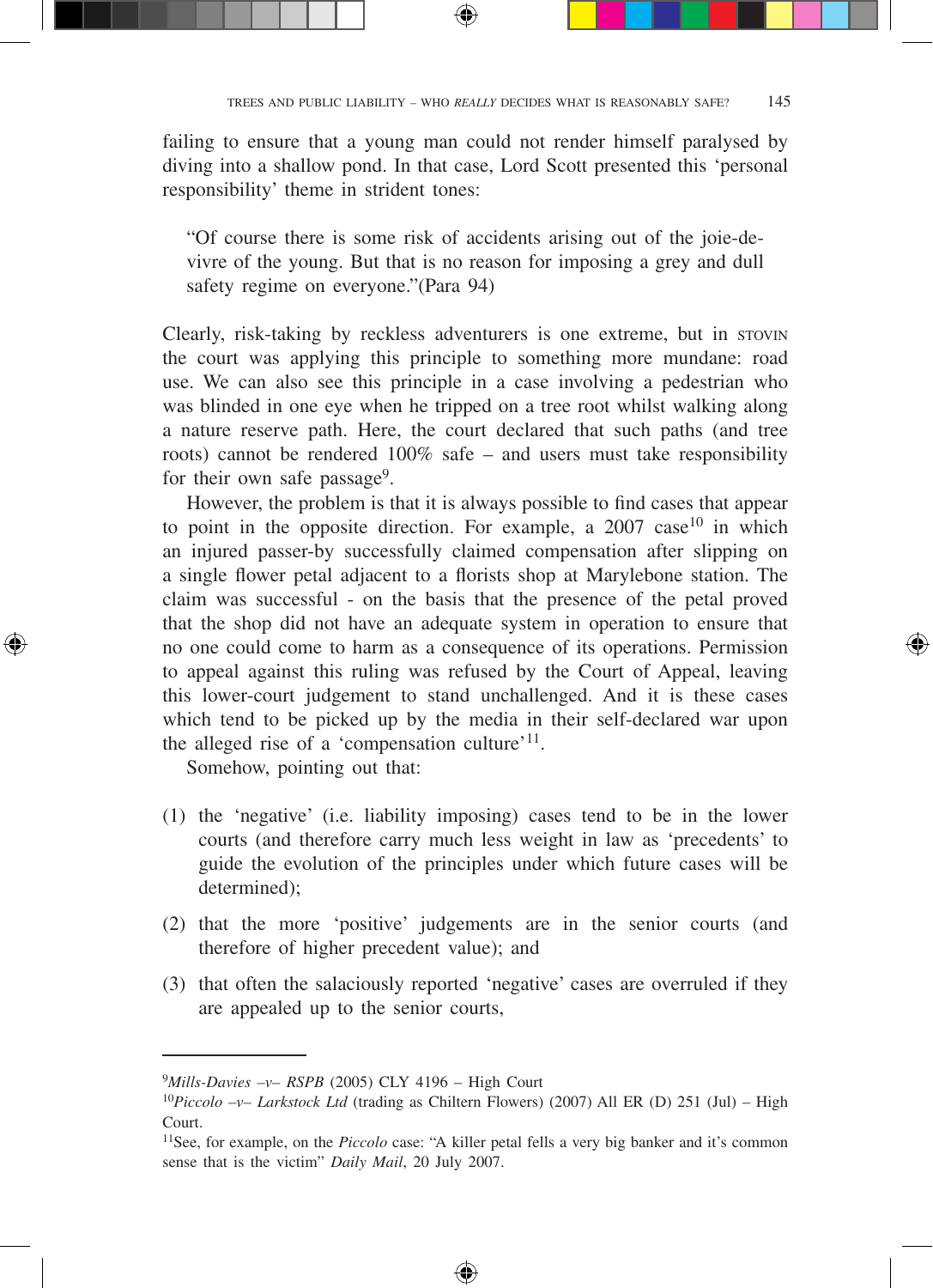#### 146 ARBORICULTURAL JOURNAL

⊕

each fail to reassure land managers about the level of liability risk actually faced. This is perhaps not surprising – as there is never any *guarantee* that a claim that you receive might not end up being the exception to any 'general trend' that a practising or academic lawyer might try to persuade you exists in safety law. Those who have faced the internal (or external) investigations imposed following a serious tree accident know it as a major emotional shockwave to both the individual staff involved, and to an organisation's health and safety culture. A 'threat' of potential civil claim or criminal prosecution can hang over an organisation for years, for example the Health and Safety Executive deliberated for four years before finally deciding not to prosecute the National Trust following the fatal crushing of a child by a falling tree at its Dunham Massey Park in Cheshire in 2005<sup>12</sup>. In a similar vein,  $EDEN (2007)$  writing as an arborculturalist in defence of the then proposed British Standard on tree safety (BS 8516) (BSI, 2008), chillingly recalls his own personal experience of having his tree surveying abilities forensically investigated following a fatal accident. He interprets his experience as "a salutary lesson" that persuaded him of the need for a benchmark, a reference standard, to be devised against which individual tree inspectors' competence could be validated. Elsewhere EDEN (2008) expresses concern that in the absence of clear inspection standards is causing a polarisation between landowners who do too much and landowners who do too little to manage the safety of their trees.

So, given these anxieties, and even if a feared claim might well ultimately be unsuccessful if taken (expensively) all the way through the appeal courts, one can perhaps start to see how a pragmatic view might emerge within a beleaguered land manager (or his organisation) that it might make more sense to chop a tree down as a precaution and thereby avoid the time and expense of a court case to prove that the tree was safe (and/or that the previous safety management regime was adequate). Clearly, this way of thinking ultimately leads to the equivalent of defensive medicine, a "defensive arboriculture"<sup>13</sup> (FAY, 2007: 145) which pre-empts claims by the precautionary destruction of trees. In this regard, the 30,000 street trees removed by the 33 London Boroughs between 2002 and 2007 for "health and safety reasons" may be testimony to such a defensiveness (GLA, 2007).

⊕

<sup>12</sup>See "National Trust not prosecuted over boy killed by falling tree" *The Daily Telegraph* 17 February 2009

<sup>&</sup>lt;sup>13</sup>FAY, applying the expression to arboricultural practice, defines the expression as "practice based on the anxiety of being found professionally wanting"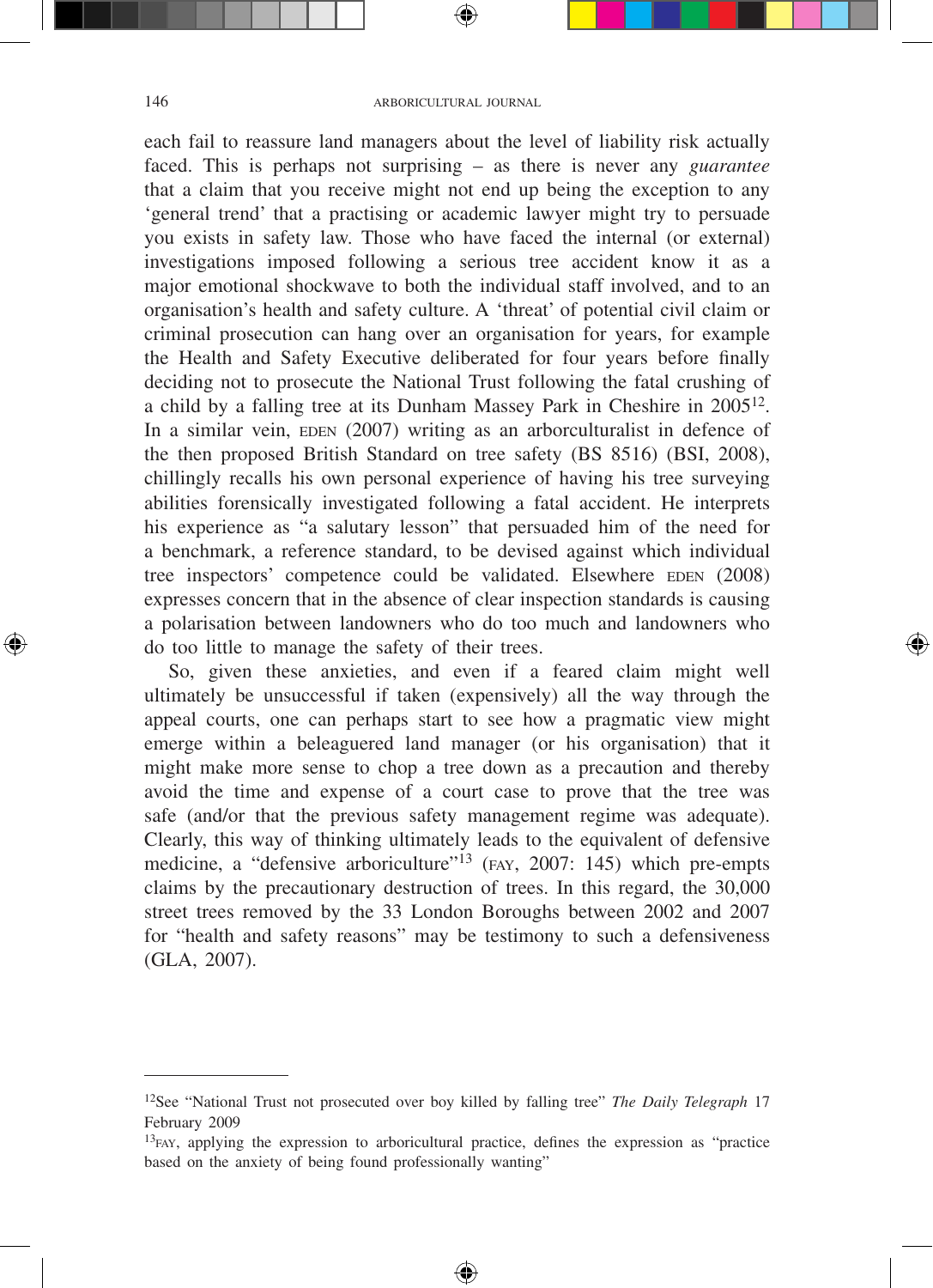#### **Tree safety inspection standards**

↔

In 2006 the *Poll* case<sup>14</sup>, one involving a compensation claim from a motorcyclist injured when he collided with a fallen rotten tree, caused a wave of anxiety amongst tree owners, as it appeared to rule that tree inspections could only be carried out by professional arboriculturalists. This impression simplified (and generalised) the actual findings of the POLL case, but the effect appears to have been to trigger a wave of concern about heightened liability for tree related accidents in the aftermath of that judgment.

adams (2007), haythornthwaite (in rrac, 2008) and ball (2002) each argue that there are 'risk entrepreneurs' operating within sectors of the economy who (wittingly or unwittingly) amplify liability anxieties, and Haythornthwaite has specifically directed this allegation in the direction of those who advocated development of a specific British Standard for tree safety inspections in the aftermath of *Poll*, commenting thus:

"The draft Standard has been put together by a rather narrow group of arboriculturalists and tree surgeons who stand to gain from its adoption, while the potentially enormous costs would have to be met by tree owners." (DERBYSHIRE, 2008)

haythornthwaite, whilst speaking as a UK Government risk adviser at the National Tree Safety Group's May 2008 conference called to galvanise opposition to the draft British Standard, also specifically called for identification of actions needed to "reduce the influence of [risk] entrepreneurs" within the tree safety debate (HAYTHORNTHWAITE, 2008).

It is easy to allege (and less easy to prove) that all professional advisers are cynically overstating what the law (and reasonable practice) actually require – however it would appear hard to argue against a view that themes of risk assessment, liability avoidance and a focus upon the dis-benefits of risk dominate land management discourse. In this precautionary climate, as ADAMS notes: "the job of the institutional risk manager is to try to imagine what might go wrong, and devise the means to avoid it" (2007: 100), for in the contemporary "risk-blame-litigation-compensation" culture (ADAMS, 2007: 99) accidents happen because of culpable negligence, they no longer apparently happen 'by accident': if by that we mean as a consequence of 'bad luck' or 'an act of god'.

<sup>14</sup>*Poll –v– Viscount Asquith of Morley* (2006) EWHC 2251 (QB) which also echoes the approach of a similar junior court judgement in *Chapman –v– Barking and Dagenham London Borough Council* (1997) 2 EGLR 141 which advocated regular proactive systematic expert inspection of trees close to highways.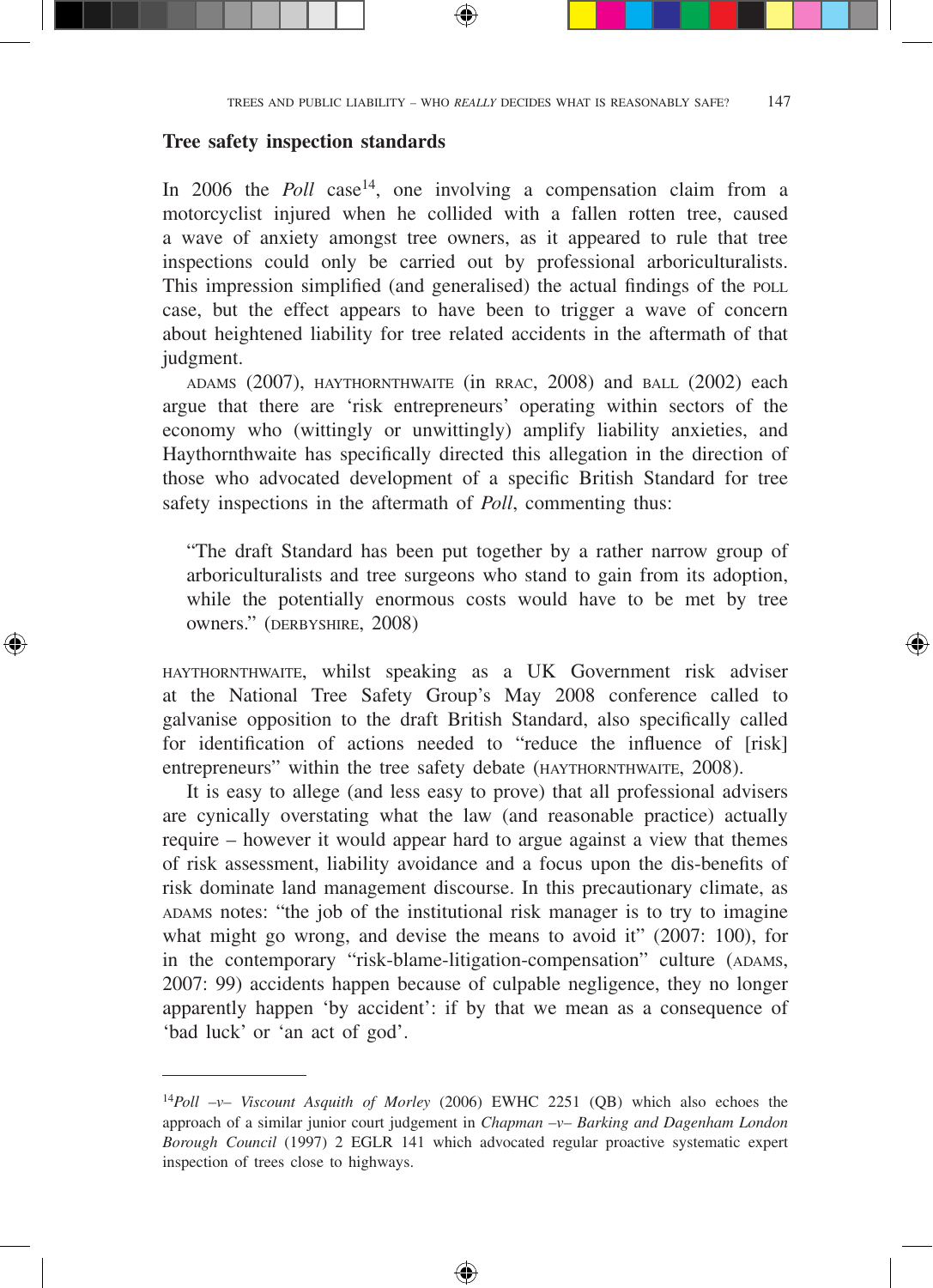It is understandable how the judgment in *Poll* could be perceived as a cause for concern that *absence* of documented safety inspection standards could leave tree owners exposed to the vagaries of the courts' best 'guesses' as to what was (and was not) reasonable safety provision. Indeed Ball (2007b: 123) has advocated the importance of the formation of 'sector groups' to gather evidence on the actual level of risk and to decide what a balanced approach to safety management in their arena should look like. Such initiatives have worked well in other related sectors, such as the Play Safety Forum<sup>15</sup> and the Visitor Safety in the Countryside Group<sup>16</sup> and myriad business and trade sector campaigns aimed at influencing how the generic requirements of law should be interpreted and applied in a 'workable' (and proportionate) manner in their area.

What appears key however, is that such initiatives need to be led by the duty holders, the persons upon whom the legal responsibility, and the attendant risk management and/or liability costs fall. The emergence of the National Tree Safety Group<sup>17</sup>, in opposition to the proposed British Standard on tree safety inspections appears a classic clash between adviser (i.e. arboriculturalist) advocates of that standardisation and the duty holders who feared the so-called 'ratchet effect' (BALL, 1995; FAY, 2008): that expert / adviser based standard setting seems invariably to set safety requirements ever tighter.

No doubt many arboriculturalists (like EDEN, 2007) would respond that they also face liability if they fail to adequately manage tree safety and that they have the most experience and knowledge to lead an *expert* review and standard setting process, and that process should aim to embody their communal view of what represents a sensible level of tree safety. However (as the experience of recent years has shown) standard setting cannot be left to experts, for the decision about what is *reasonable* is not a technical judgment – it does not simply equate to 'what is possible?'<sup>18</sup>. Workable standards do not emerge automatically through distillation of current best practice, standard setting requires wider considerations of affordability, respect to the benefits of tolerating some risk of accidental death from tree failure and the vagaries of the risk of liability, given the paucity of case law and the prevailing attitudes of senior judges and policy makers.

⊕

<sup>15</sup>See [http://www.playengland.org.uk/Page.asp?originx\\_8211bi\\_369384372937k13w\\_](http://www.playengland.org.uk/Page.asp?originx_8211bi_369384372937k13w_20088151645w) [20088151645w](http://www.playengland.org.uk/Page.asp?originx_8211bi_369384372937k13w_20088151645w)

<sup>16</sup><http://www.vscg.co.uk/>

<sup>17</sup><http://www.forestry.gov.uk/forestry/INFD-7T6BPP>

<sup>18</sup>See Lord Asquith's influential interpretation of 'reasonably practicable' in *Edwards –v– National Coal Board* (1949)1 All E.R. 743.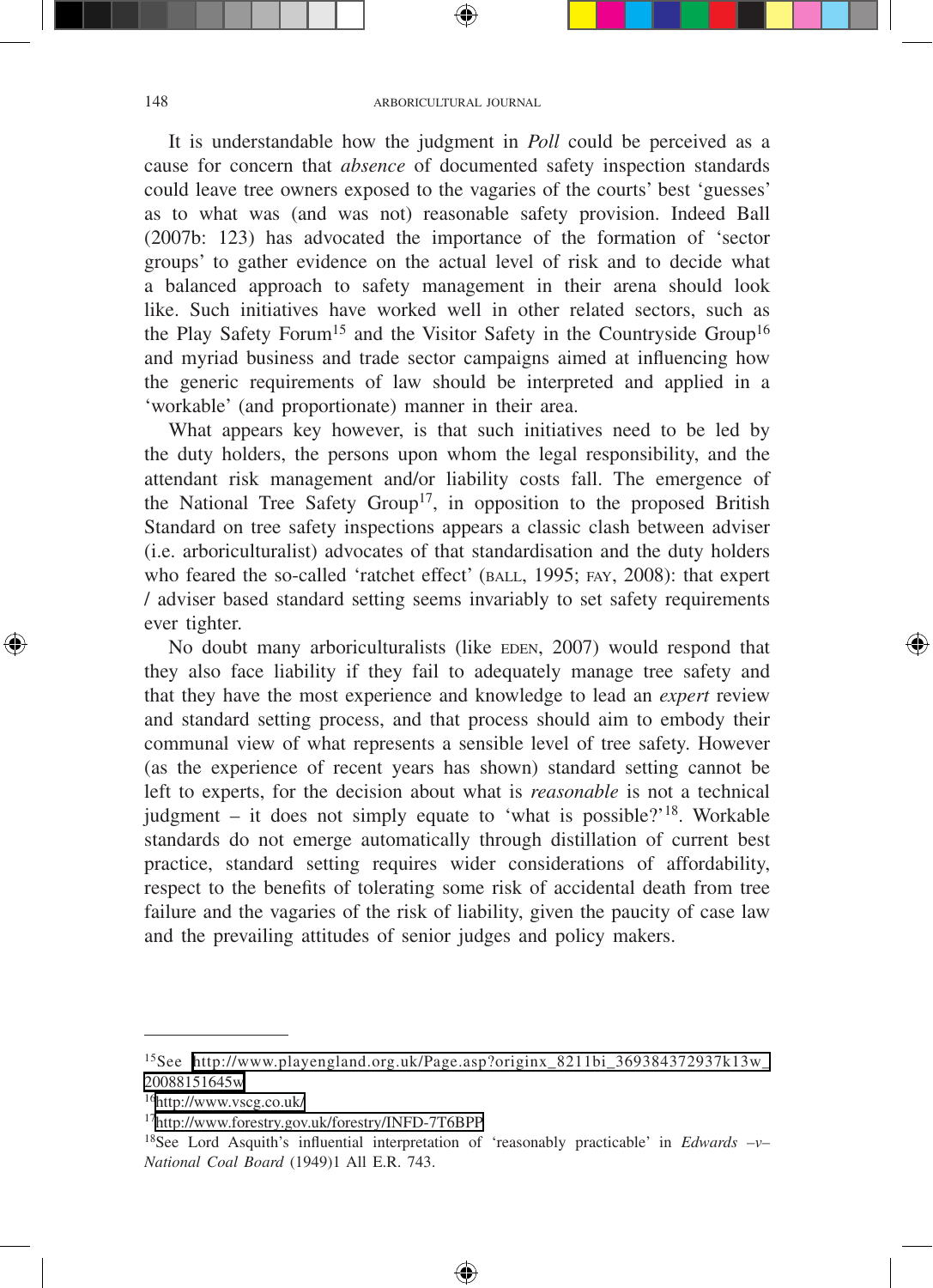#### **Analysing the** *Poll* **judgement**

↔

It is instructive to note that in *Poll* the way in which the case was presented actually led to the court only having a narrow range of issues to adjudicate on, for the only evidence put before the judge was the expert testimony of the claimant's and the defendant's arboricultural experts. From the case report it appears that those experts had already agreed, out of court, that in their opinion a reasonable standard of safety provision for the tree in question would have been periodic inspection by a professionally competent person. Accordingly the judge was not asked to rule on this as a matter of law. The only questions for the judge (and he was required to determine these questions in the context of the particular accident and location – this was a junior court, not a senior court ruling aimed at creating a generic legal precedent) was whether (i) the person who had inspected the tree was sufficiently qualified to do so and (ii) whether inspection by a sufficiently competent person would have spotted the defect that subsequently led to the tree falling and blocking the road. On the first question the judge followed the views of the two expert witnesses and on the second issue the judge decided that a "Level 2" inspection would have involved a particularly intensive search for the fungal bracket which the judge surmised (given that there was no evidence available of how visible that feature would have been prior to the accident) was:

"probably…very well concealed…[but] a level two inspector would have been looking for that very thing*[i]*. He would have appreciated that decay could lie beneath this overhang. The very purpose of the examination was to eliminate this very hazard. It would have been imperative to feel carefully into the space – to scrape and discover *[ii]*. The size of the gap is not known. Was the overhang clear of the underlying ground by a few inches? Or was the bracket absolutely trapped, filling the gap completely? We will never know*[iii]*. That is because a competent inspection was never made. It ill behoves the Defendants, in these circumstances, to ask me to make assumptions which are unfavourable to the Claimant. I am quite satisfied, on a substantial balance of probabilities, that the fungal bracket would have been found*[iv]*<sup> $\cdot$ 19</sup> (numbers added).

⊕

We can draw out some important observations from this passage, which was the concluding paragraph of the judge's judgement (each of the

<sup>19</sup>Paragraph 26 (the concluding paragraph) of the Judge MacDuff's judgement in the *Poll –v– Viscount Asquith of Morley* (2006) EWHC 2251 case in the High Court (Queen's Bench Division) – heard at Bristol District Registry on 11 May 2006.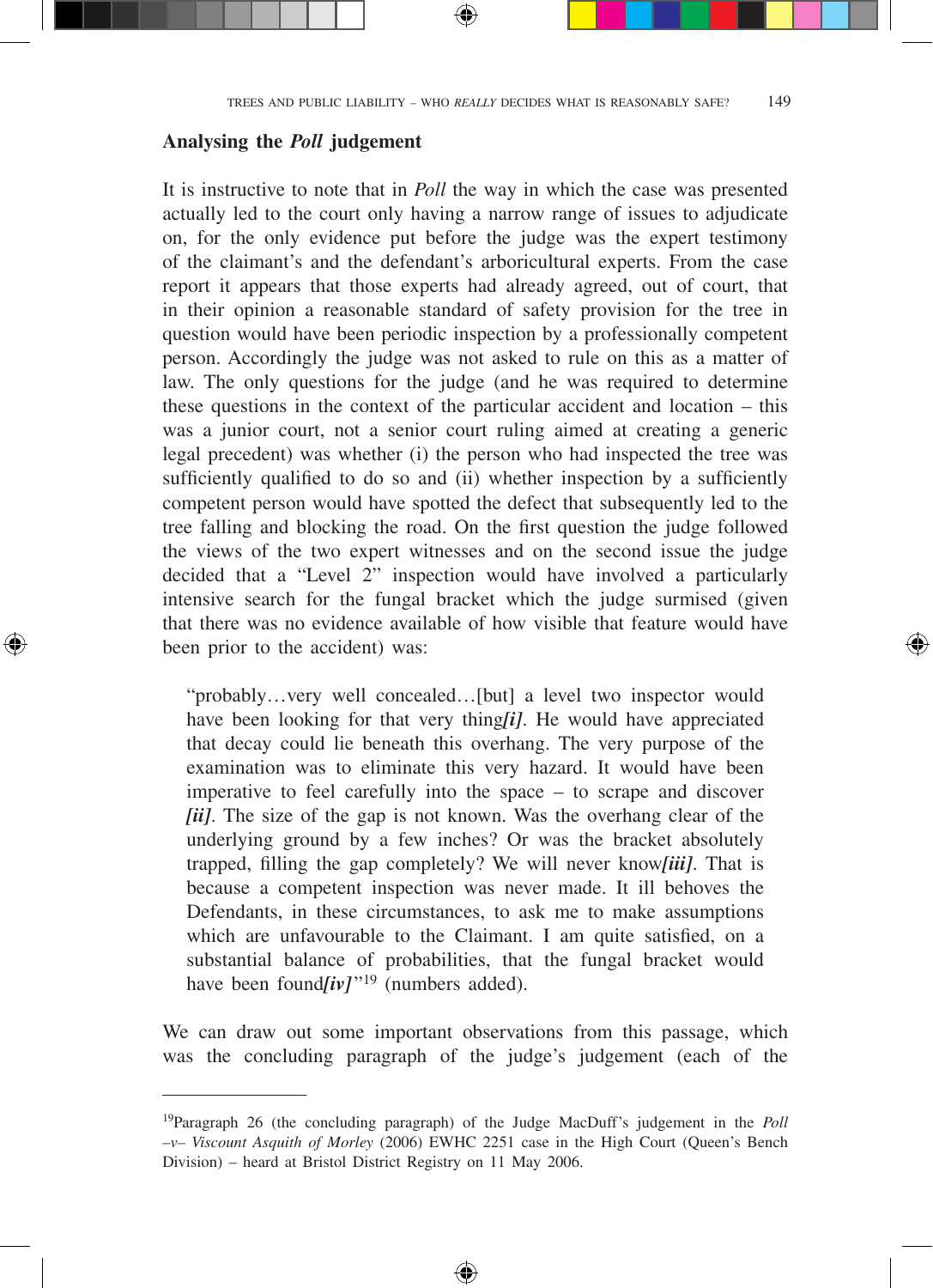following numbered points references the relevant number added to the text above):

- *[i]* As Lonsdale (2007: 170) notes, the judge's optimism about whether competent Level 2 inspectors would have found the fungal bracket may not be not shared by all competent and conscientious inspectors;
- *[ii]* Does Level 2 actually require such vigour? Is it practicable? It is not even clear that the respective expert witnesses (upon whose testimony the judge was claiming to base his ruling) advocated as an imperative such 'feeling' and 'scraping';
- *[iii]* Even the judge conceded that much (including the crucial question: whether the fungal bracket would have been discoverable before the accident) was left in the realm of supposition – but the judge had to decide the case in one or other parties' favour. As Uff has noted (contrasting the difference between law and engineering):

"the law must always find an answer to a dispute. No matter how complex the facts of the case, or how uncertain or novel the law" (2009: 4).

In short: there has to be 'closure', even if that requires a decision to be made in equivocal circumstances, the case has to be decided in favour of one party or another – there is no scope for a 'draw'.

*[iv]* Thus the judge in the *Poll* case cannot stop there, acknowledge the impossibility of finding out what really happened and leave the matter open<sup>20</sup> on a "we will never know" basis. Therefore, in a deft rhetorical manoeuvre he asserts that the defendant must be at fault because (extending his wording in order to expose the stretched logic) – if the defendant had properly inspected he would have found out whether the fungal bracket was discoverable or not. This appears to overstep the line between what is *reasonable* inspection and what is *physically possible* inspection (it passes beyond proportionality – or practicability – as the law terms that mitigating factor). The judge then (through further rhetorical flourish) bolsters his position by attacking the temerity of the Defence to suggest that the benefit of the doubt should lie with *them*, and does this by declaring that he is satisfied 'on the balance of probabilities' that the fungal bracket would have been detected by a competent Level 2 inspection.

⊕

<sup>&</sup>lt;sup>20</sup>The only exception would be a Coroner's Court, which on enquiring into a fatality could, for its own inquisitional purposes, rule (via an "Open" verdict) that the cause and circumstances of a death were unascertainable.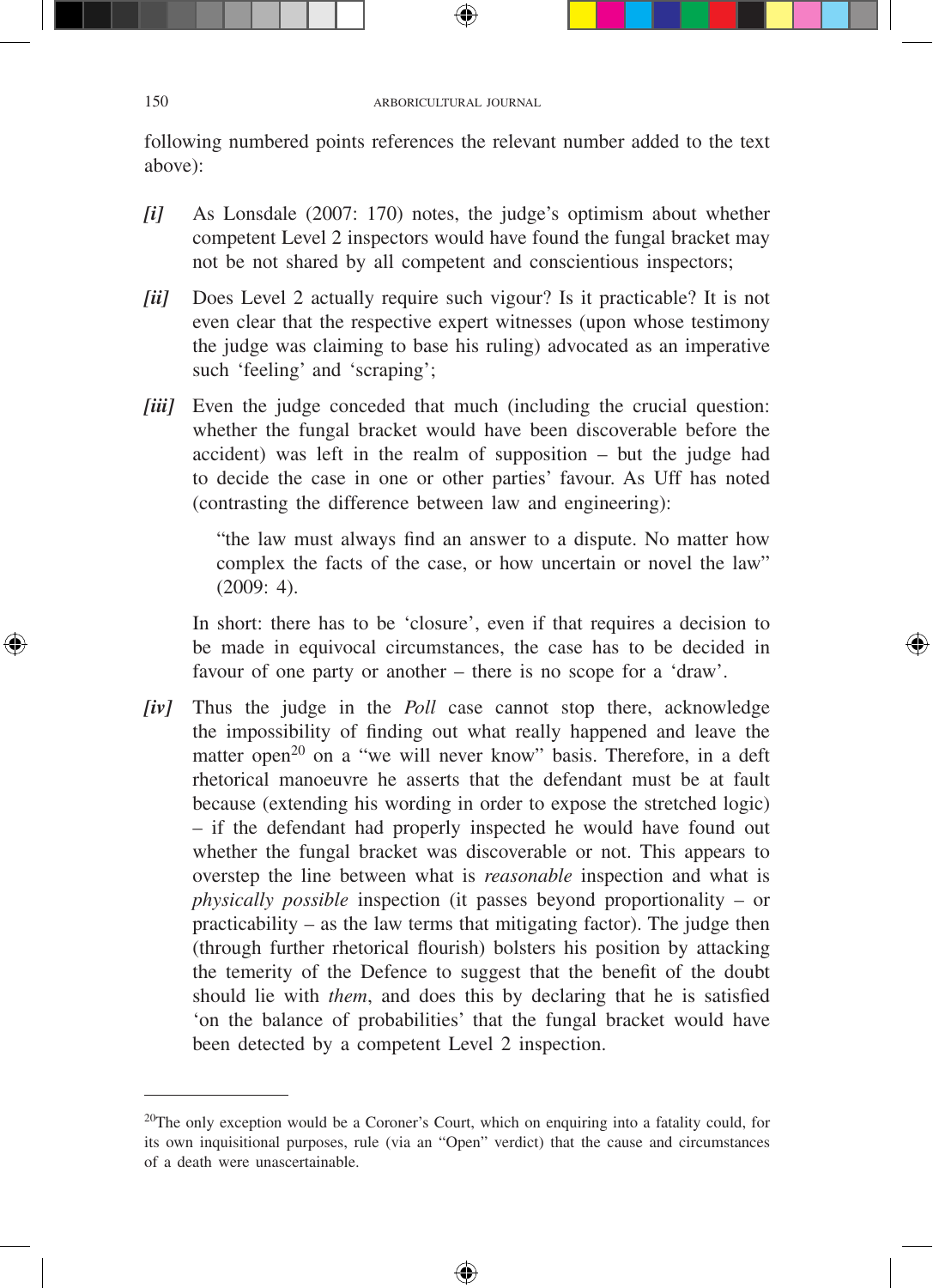These closing sentences reveal the judges aim: to reach a conclusion that will enable the claimant's compensation claim to be sustained. In short, the judge, faced with an absence of evidence, a situation that would point in other circumstances towards a decision that "it's impossible to say", has to rule one way or the other and thus decides 'on balance' to do so in a way that will not prevent the claimant's claim from proceeding any further.

Analysis of this paragraph unmasks the imperative, present in every court case (whether civil or criminal) that a decision (and an allocation of culpability) has to be made – there is no scope for an 'open verdict'. In this we can see a gap between legal theory and practice: for whilst, in concept the law assumes that its role is to regulate behaviour, and to uphold individual rights by expressing blame and censure, in practice, as crane  $(2006)$  and  $FUREDI$   $(1999)$  both note, the functional primacy of negligence as a method of allocating responsibility (i.e. blame) has long since given way to the operation of negligence as a system of compensation, in which allocation of personal responsibility and "blame" is very much a secondary, and subordinated, factor. As HARRIS *et al.* (1984, p. 18) note from their empirical study of personal injury claims:

"… the basic philosophy of the judge-made law on the tort of negligence is individualistic: the law seeks a justification for compelling one individual (the casual agent) to pay compensation to another individual (the victim) and finds it in the concept of negligence."

↔

Viewed in this way, the focus of claiming and case handling by the junior courts can be seen as a "means to an ends" (a contrivance) – the finer points of what the law says are actually secondary to a more instrumental question: namely, viewed in the round "is this claimant deserving of compensation?" (rather than "is this defendant at fault?"). In this way accident litigation has become depersonalised – it is a means to an end; and in the end it will be the insurer who pays (most) of a successful claim, not the party found to have been "at fault". The junior judge in the POLL case was acting pragmatically in a situation of limited information, his job was to rule upon the specific site, circumstances and parties before him. This was not an appeal court addressing its mind to the public policy implications of any 'general rules' that the judicial reasoning on display in the case report might, as binding precedent, cause to reverberate amongst tree owners across the nation.

Thus, for the various reasons now stated, *Poll* cannot be taken at face value as authoritatively setting a generic requirement for 'Level 2' inspections (however these may be defined – and the *Poll* judgement sheds little light on this) and we can apply Ellison's generic observation specifically to the circumstances of *Poll*: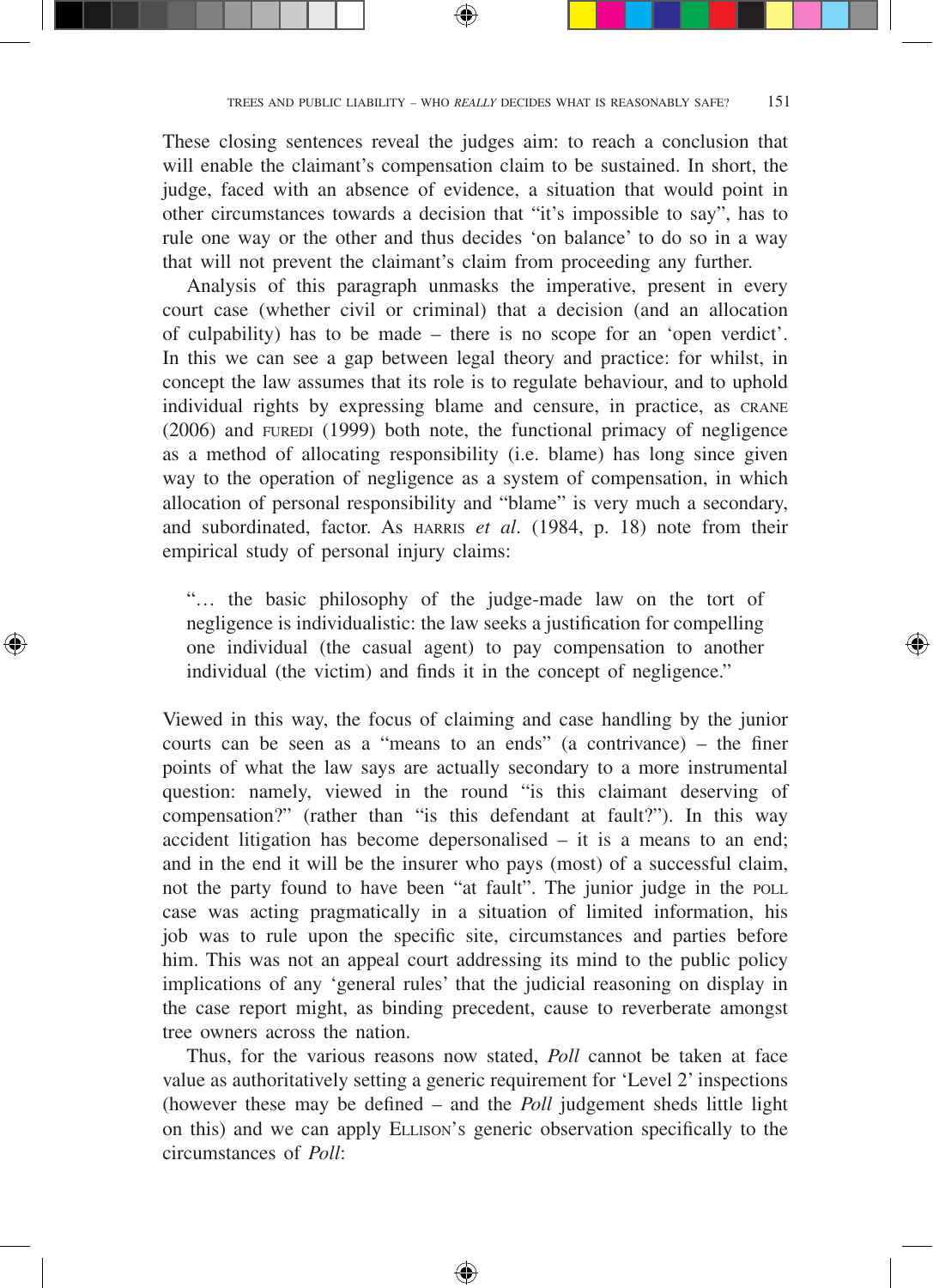"Tree managers and assessors should not be fearful of legal precedents that can be shown to have resulted from limited or defective expert evidence…judges are experts in law, but on all other matters they rely upon the evidence before them." (2007: 141)

It will be clear from the analysis set out above that this paper's author does not share FORBES-LAIRD's (2009) certitude about poll being "an exemplar on the question of inspector competence". FORBES-LAIRD's analysis of the case law on tree inspection liability (and there are only a handful of reported cases over the last 100 years) concludes that *Poll* can be taken as indicative of a clear and stable pointer towards inspection based regimes being required by the courts for all but remote trees. For FORBES-LAIRD *Poll* is important because it (in his view) puts the need for professional tree inspection beyond doubt, leaving then only the question of what level and frequency of safety inspection would be reasonable. FORBES-LAIRD appears to support the development of a British Standard on tree safety inspection because that will then help show (or tell?) the courts what is a reasonable level of inspection. Opponents of standard setting can argue that in fact the judgement in *Poll* doesn't resolve anything. There is nothing in *Poll* that would prevent a court in a future occasion taking a different view even if presented with similar facts.

Indeed in August 2008, in another junior court decision (*Atkins –v–*   $Scott^{21}$ ) also involving injury caused by tree failure due to disease, the judge in that case carefully reviewed the factual and expert evidence presented to him about the defendant landowner's (undocumented) tree inspection regime and the non-specialist nature of the arboricultural training of the staff responsible for carrying out tree inspection on the estate in question and concluded that the arrangements, and the skill of the staff, were adequate, and that (in his view) whilst a more systematic and document based inspection regime would have been advantageous:

"…it is important not to become lost in procedures and ease of proof. What is important is whether or not the [landowner] discharged his duty to take such steps to protect passers-by on the highway from danger as a reasonable man in [his] position would have taken" (para 66)

And, on the evidence, the landowner's system in this case was found to be:

⊕

<sup>21</sup>*Atkins –v– Scott* (2008) Unreported, Aldershot and Farnham County Court, 14 August 2008 (a transcript of the judgement delivered by Ian Hughes QC sitting as judge is available at: [www.qtra.co.uk,](http://www.qtra.co.uk) last accessed 13 April 2010).)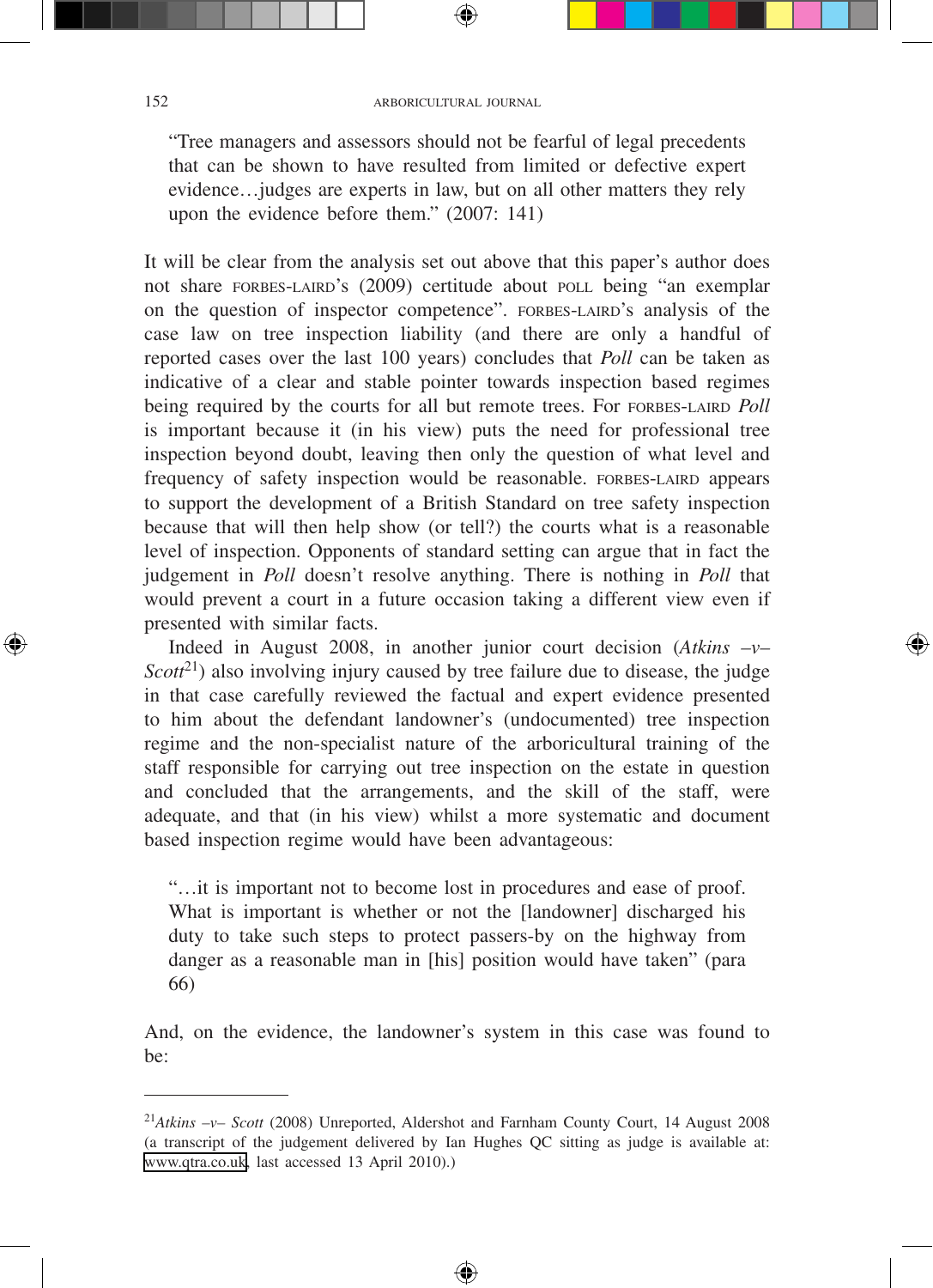"an unrecorded but well-understood and adequate system for obtaining specialist assistance in respect of any trees thought to present problems." (para 72)

⊕

The judge then went on to criticise the claimant's expert witness for having overstated what should be regarded as a reasonable safety regime and expressed preference for the HSE's published guidance over attempts to invoke (as was the case in *Poll*) an emphasis on paper qualifications (and specifically the concept of "Level 1 and Level 2" competence), stating:

"I did not find such rigid system of classification to be of assistance. It has no basis in official advice or widespread practice and there is a risk it will become prescriptive simply by repeated use by experts in first-instance cases". (Para 75).

Here the Judge in *Atkins* is much closer to contemporary dispositions of the senior (appeal court) judiciary. He is mindful of the dangers of what ball (1995) and fay (2008) have termed the 'ratchet effect': that standards inexorably tighten through the ability of experts to always be able to find an example of 'better' practice to point to or to create a 'self-fulfilling prophecy' through claiming in expert testimony that a particular level of conduct is reasonable.

The judge in *Atkins* then closes (ruling in favour of the defendant landowner) by expressing his sympathy for the claimant, noting that he was injured through no fault of his own, but adds the following robust declaration:

⊕

↔

"…I cannot allow that sympathy to affect my judgement in this case. Falling trees kill or injure a very small number of people each year. So do lightning strikes. So does flash flooding. [The claimant] was involved in an accident. That is all. No one was to blame." (Para 101)

Such a view, and its resurrection of the notion of 'blameless' accident, echoes the robust judicial language of *Tomlinson, Stovin,* and section 1 of the Compensation Act 2006. The judge's pronouncements in *Atkins* tell us more about how a senior court would be likely to rule on tree safety standards than *Poll*, given that the views expressed in *Atkins* are more closely aligned to contemporary dispositions of the senior judiciary, the hse and risk policy commentators. The senior judiciary (as argued above) is now very sensitive about appearing to advocate a nil-risk world and this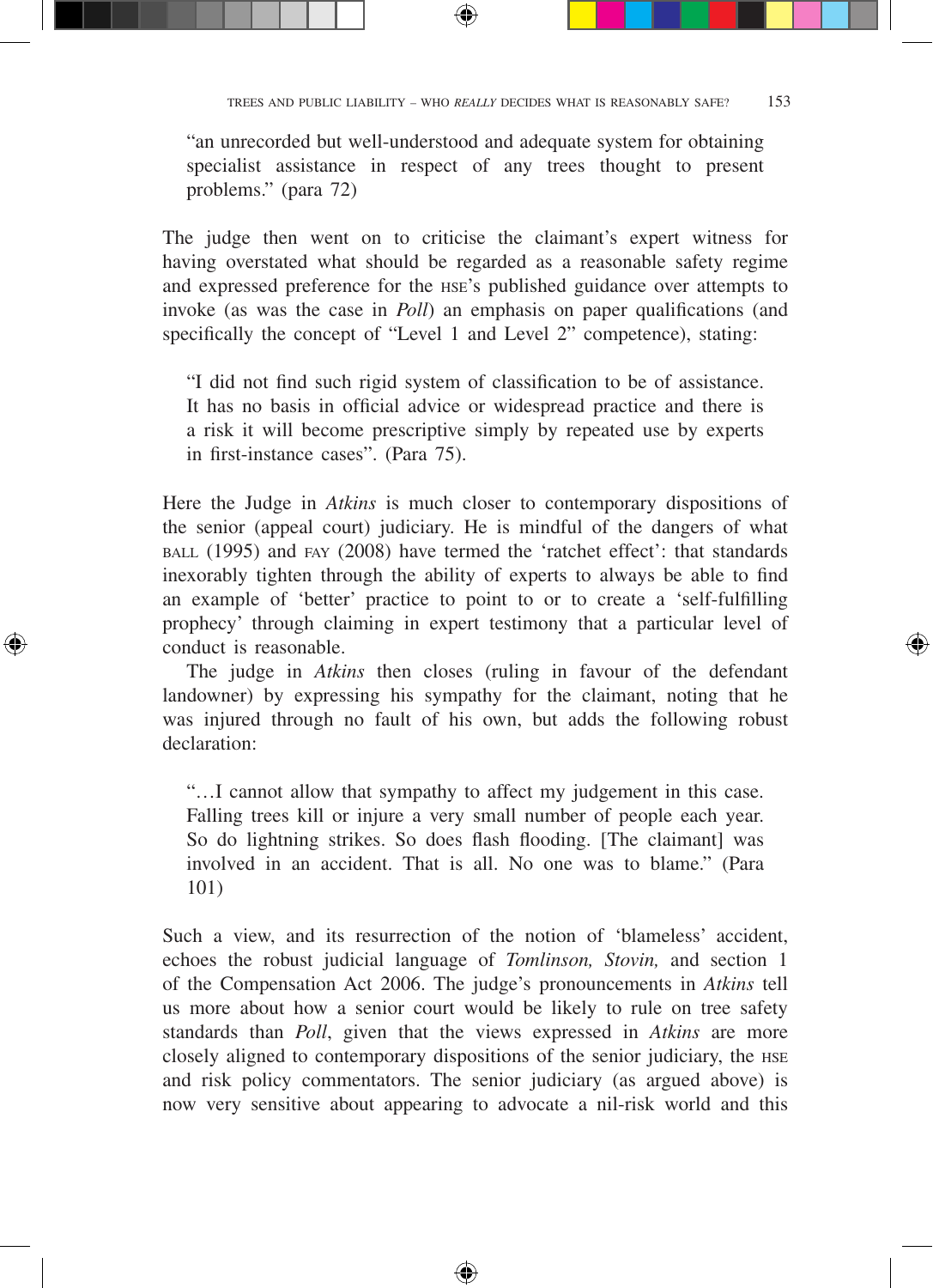₩

stance chimes with developments in regulatory and political circles<sup>22</sup>. A future case that sought to follow *Poll* would have to reconcile its view with the clear message coming from the Health and Safety Executive and others advocating the need for the management of the tree safety risk to be proportionate. For, in the aftermath of *Poll* (and as the judge in *Atkins* noted), the Health and Safety Executive published guidance (hse, 2007a) for its inspectors re-affirming the suitability of non-specialist based inspection for the majority of trees. As the HSE's Chief Executive later summarised (rrac, 2008):

"In 2007 HSE became concerned that uncertainty was causing some organisations to over-react to the low risk from falling trees. HSE therefore produced guidance for its inspectors on what is required by the law we enforce – the Health and Safety at Work Act 1974. It makes the point that the risk is generally extremely low. For most trees around the countryside hse does not believe any action at all is reasonably practicable under the 1974 Act. Where trees are in very public places we suggest that non-specialist staff with a working knowledge of trees should look out for obvious problems as part of their everyday work. Inspection by tree experts is likely to be appropriate only in very limited circumstances, for example where a tree in a very public area is known to be unstable but is kept for heritage or other reasons. There are several other relevant pieces of non-hse law; we have encouraged stakeholders to agree a simple and proportionate approach to cover all the legal duties. We hope that by sharing our own guidance we have provided a useful starting point."

Furthermore a statement was issued by the Royal Society for the Prevention of Accidents giving less than effusive support to the level of inspection advocated by the draft British Standard:

"It makes sense to have standards for looking after trees, but the idea of stipulating that you must get a tree inspected on a three year cycle is probably over the top, especially for organisations like the National Trust or the Forestry Commission." (quoted in DERBYSHIRE, 2008)

In early 2008 the development of a draft British Standard came under scrutiny from the National Tree Safety Group (NTSG) and the Government's Risk and Regulation Advisory Council (RRAC). The RRAC's Chairman, led the charge

⊕

<sup>22</sup>See for example then Prime Minister, tony blair's speech 'Common sense culture not compensation culture' to the Institute for Public Policy Research on 26 May 2005: [http://www.](http://www.number-10.gov.uk/output/Page7562.asp) [number-10.gov.uk/output/Page7562.asp](http://www.number-10.gov.uk/output/Page7562.asp) (last accessed 31 March 2010)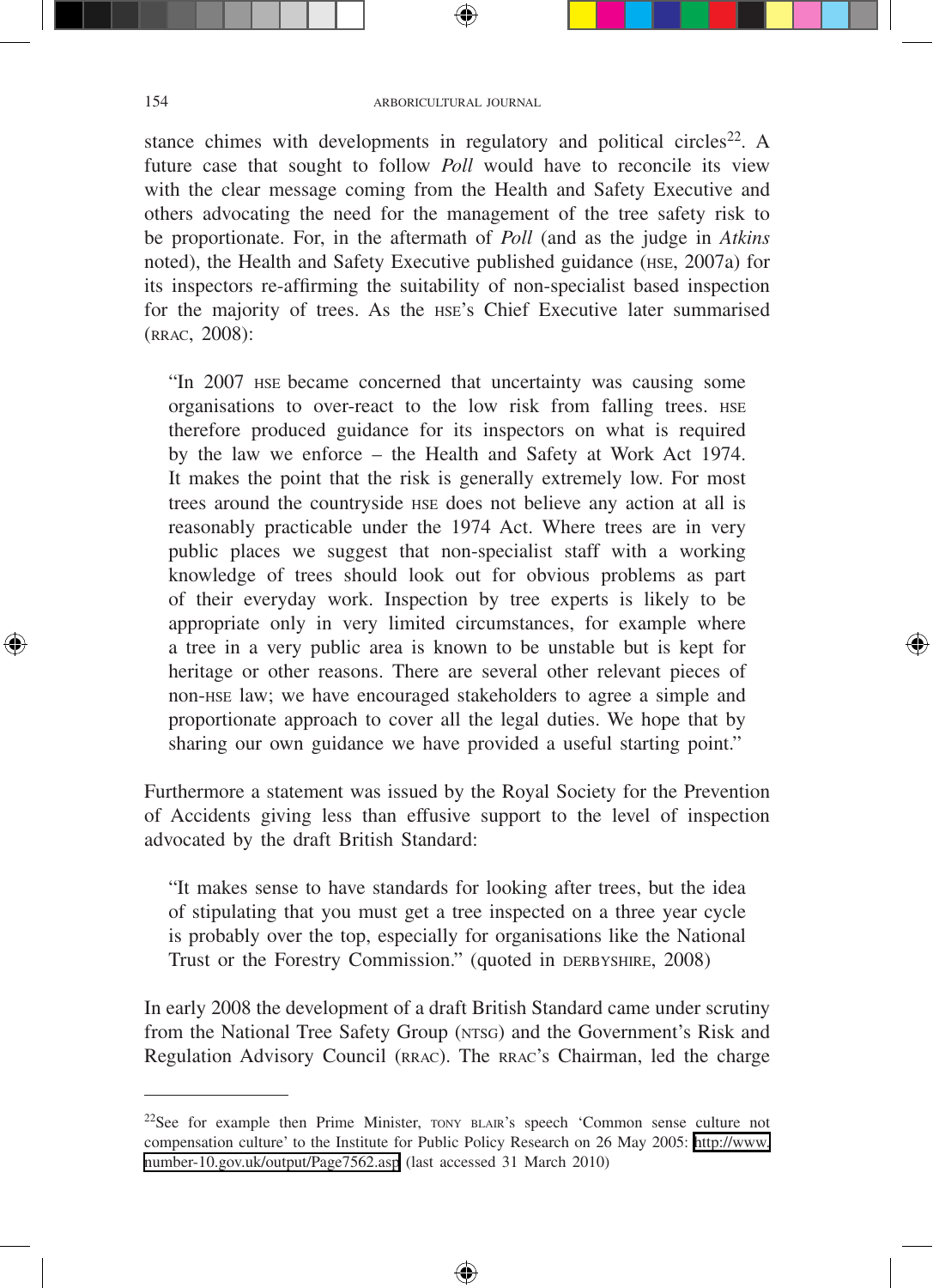against the proposed standard (and the perceived 'professionalisation' of tree safety inspection that the British Standard's critics felt that it entailed), declaring that:

⊕

"The risk from trees has not increased. The RRAC believes the existing legal principle, effective for the last 60 years, is sufficient. If the industry insists on pressing forward a new standard, then the cost-benefit analysis needs to be better thought through, and the public's voice must be heard…I am deeply concerned by the proposed introduction of what could be a disproportionate, costly and unnecessarily bureaucratic system for managing trees." (RRAC, 2008)

Due to the intervention of the NTSG and RRAC, development of the draft British Standard is currently suspended, pending the publication later this year of guidance being developed by the  $NTSG<sup>23</sup>$  and its funded research into the level of risk actually posed by falling trees in public spaces in the  $UK - an annual risk believed to be one fatality per 10 million people (HSE,$ 2007a: 2).

#### **The role of liability risk perception in 'creating' the law**

We have seen above the interplay between:

↔

- selective media reporting of 'compensation culture' type cases;
- the prominence given in the courts to expert safety professional testimony on 'reasonable practice'; and

⊕

• landowners' and Governmental concerns upon affordability, manageability and proportionality of safety standards.

This starts to show us how determining what the law requires as 'reasonable' safety is not the sole province of the courts, it is the result of a multiagency interaction, whereby through a process of evolution – one involving competition between rival views of what is reasonable/practicable – the law acquires its sense of what is the required level of safety provision.

The tree safety debate is currently within that gestation phase, and the final outcome on what is 'reasonable' safety provision remains to be seen. However, tree safety is not the only area in which this process of 'safety-level' setting has been playing itself out recently. One can identify similar tensions at play in the evolution of concerns about reasonable safety

<sup>23</sup>The NTSG's draft guidance (NTSG 2010) was issued for consultation on 21 May 2010.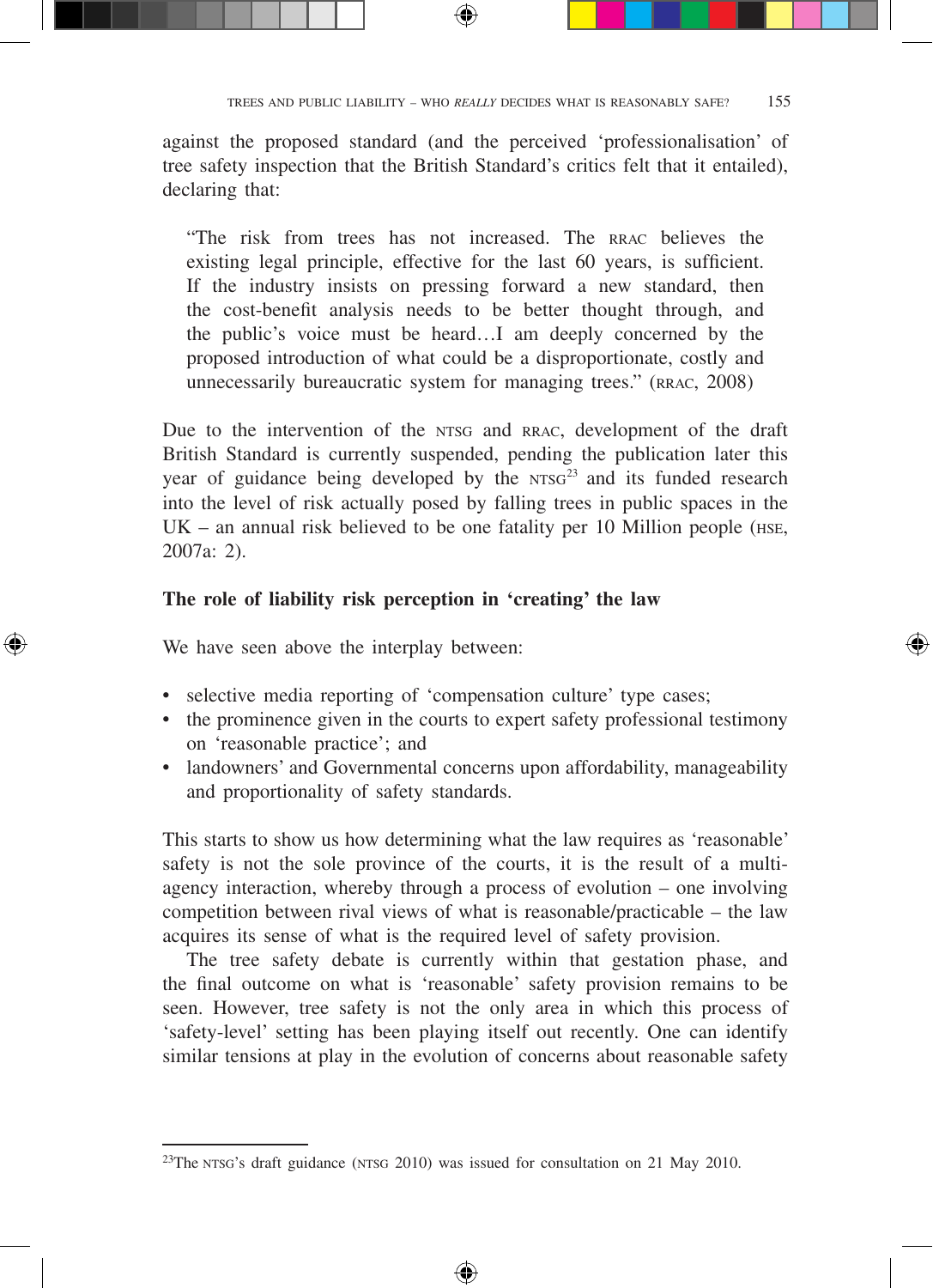₩

provision for memorial<sup>24</sup> safety in municipal cemeteries. The evolutionary path of *that* safety issue may shed some light on how the tree safety debate will evolve, particularly given the multitude of existing guidance on tree safety<sup>25</sup>.

Following the fatal crushing of a child in a cemetery in Harrogate in 2000, enforcement action by the HSE against Harrogate Council led to widespread remedial action by Burial Authorities across the UK. Many thousands of gravestones were either laid flat, removed entirely or staked as a precaution against them falling over. However, almost immediately, there was outcry from the press and families of the deceased at this perceived desecration. In this changed climate the Government and the HSE sought to distance themselves from 'the great laying down'. Even the Local Government Ombudsman became involved (LGO, 2006). These agencies emphasised that the risk of 'toppling tombstones' was low and that remedial steps should not be undertaken as a matter of course (and then only with great sensitivity). Burial Authorities were told to draw upon industry best practice in the absence of any central standards. Safety consultants (often memorial masons) expanded their range of services to include "topple testing" based around a handheld pressure test gauge (an interesting parallel with the cautionary views of  $L$ ONSDALE  $(2007)$  and FAY (2007) on the increasing dependency on device-based methods for tree safety testing and the consequent downgrading of the role of expert judgment). Meanwhile, in this vacuum various professional bodies developed their own standards (standards which were set fairly conservatively, with the aim of protecting their professional membership from perceived liability). By the time that official Governmental advice became available in January 2009 (moj, 2009) these professional standards were quite well embedded and the Governmental guidance was met with suspicion by the members of these organisations. The fear of liability, and defensive land management endorsed by the professional associations, appeared to create a resistance to the new guidance, and individual cemetery managers felt themselves in a no-win situation and doubting that centralised guidance could actually protect them against the inherent vagueness of the criminal and civil law expectation of 'reasonable safety', in the words of one manager interviewed in BENNETT and GIBBESON's (2010) study:

"we've got to recognise, irrespective of whether the HSE are now saying you know 'there's a fair degree of risk that's tolerable' the reality is it doesn't materialise like that and I certainly won't accept that until I see evidence of that through the courts."

⊕

 $24$ In this sense memorial means headstones, statues and other stone and iron grave architecture prone to risk of collapse onto persons visiting graveyards.

<sup>25</sup>For example, doe 1973 & 1975, lonsdale 1999, davis *et al.* 2000.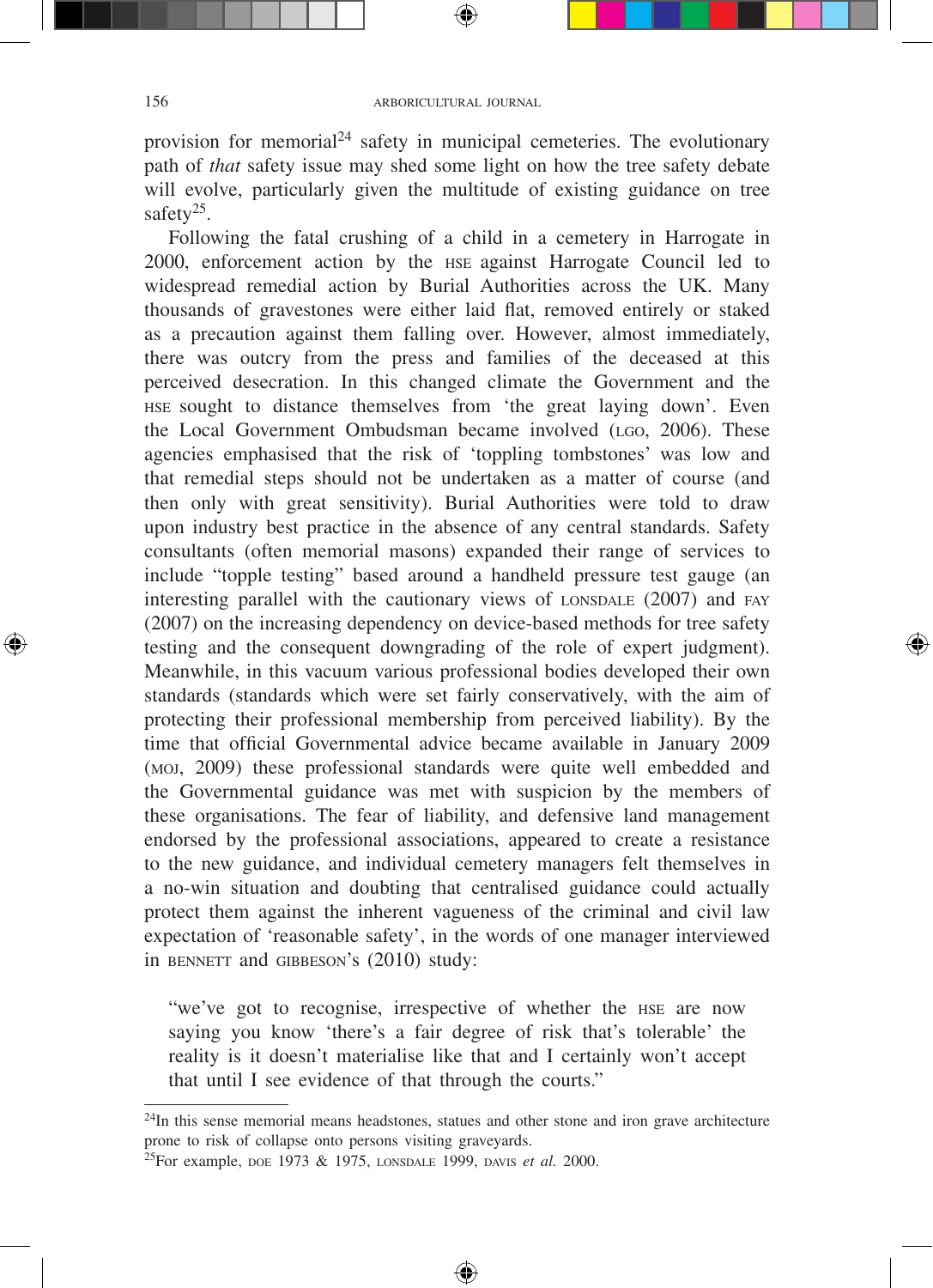This case study shows us that the Government and regulators (and even the senior courts) cannot directly control how liability (and what is necessary in order to achieve 'reasonable safety') is perceived by those who feel that the law does expose them to risk of liability. To assume that promulgation of 'official' guidance, standards or interpretation will easily 'correct' how liability is perceived by a particular 'interpretive community' is to apply a linear model of communication that has been seriously questioned in the last 40 years, by communication and risk perception theorists who emphasise the need to take account of the way in which the audience will interpret (and/or ignore) the message, based upon their own preconceptions of what they already think is relevant and/or correct (fiske, 1990; lupton, 1999).

#### **What's in the mind of the individual manager?**

↔

In situations involving debate about safety standard setting (specifically the benchmarking of what is (as the law requires) "reasonable" in relation to tree safety management) a contest of rival organisational views of what is reasonable, may well eventually produce a more stable consensus about what is reasonable safety provision. However, even where stable, widely held interpretations of what the law requires exist, it's unlikely that the perception of the risk of liability at 'front line' level can ever be fully managed. Our research into individual interpretations of safety law (BENNETT) and crowe, 2008) suggest that, at local, on-the-ground level, the interpretation and application of safety law can be very ad hoc and approximate indeed. In even our study of safety liability perception within 21 major pro-access countryside organisations we found evidence that much of the subtleties of court judgments and legislation pass unnoticed by lay managers. Safety law, in realty, operates in a much more 'approximate' manner, informed by local practices, organisational expectations and experiences with claimants (and on occasion stirred by media reports a new case in the lower courts that has seen liability imposed upon a landowner as (to the reader) further evidence of the growth of a 'compensation culture' and/or a 'nanny state'). There is also some evidence to suggest that safety/risk management may often be used as a more acceptable justification for other less socially acceptable urges: fear of crime, trespass or a simple desire to preserve privacy (see Forestry Commission, 2005). In that regard it is notable that there is very little detail in the Greater London Authority's 'Chainsaw Massacre' report (gla, 2007) to prove how many of the 30,000 trees reported as chopped down for 'health & safety' reasons were diseased or otherwise posing an actual safety hazard. It may be that 'health and safety' operates as a broad, morally and politically acceptable designation for getting rid of trees for other reasons.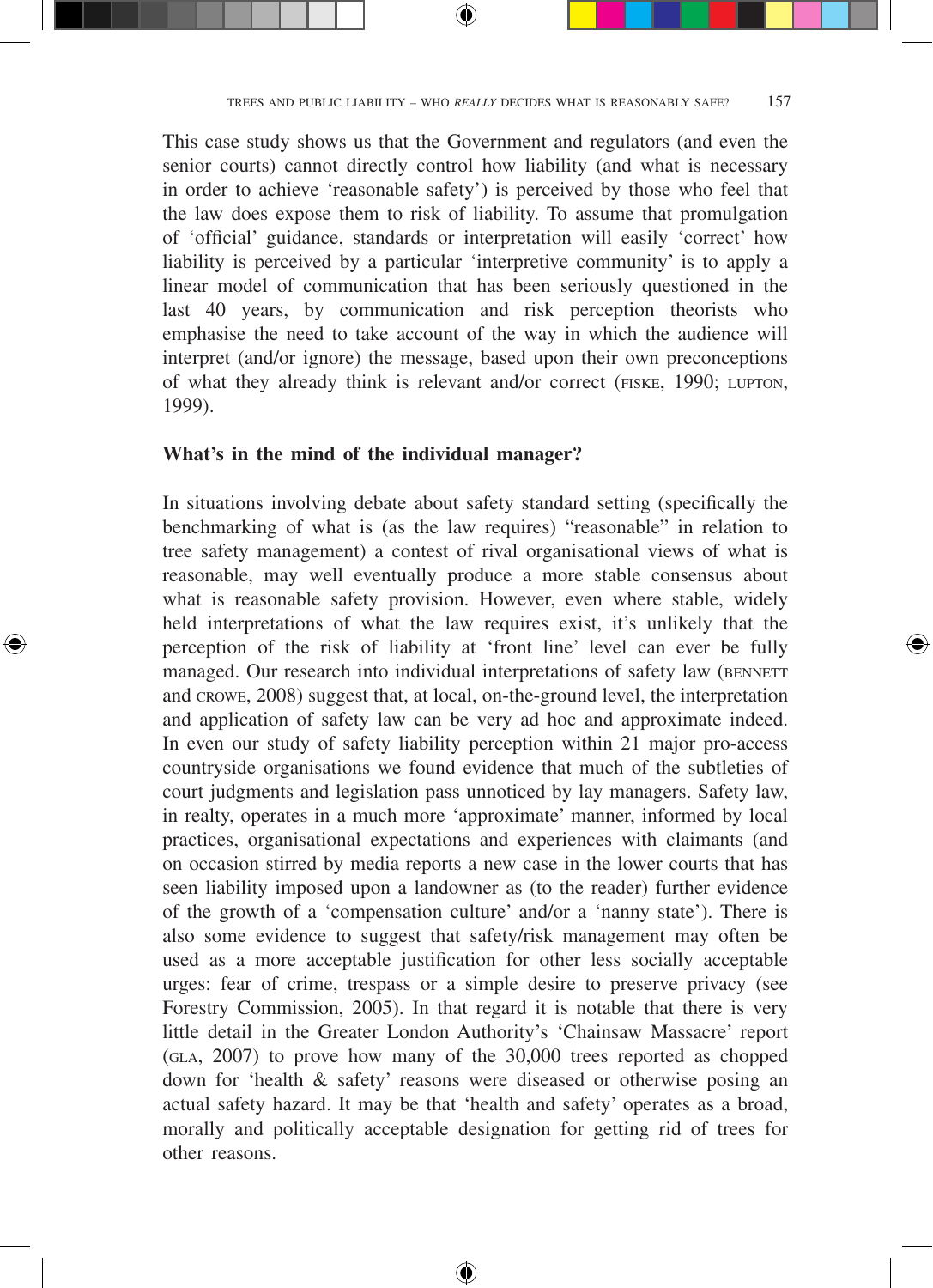#### 158 ARBORICULTURAL JOURNAL

⊕

However, on the 'plus' side, our studies have also suggested that interventions billed by the media as examples of risk aversion gone mad often have a far more prosaic and defensible basis when the matter is investigated in greater detail. The dangers of reliance upon press reports as evidence of anxiety about the tightening of the liability noose is illustrated by the example of press reports in 2006 of Torbay Council's risk adverse stance on the planting of its signature "palm trees". The story (which was picked up by various of the national papers, including the Daily Telegraph<sup>26</sup> from which the quote below are taken) had it that the Council's senior landscape officer had blocked the planting of these trees in pedestrian areas because:

"as they have very sharp leaves, [they] need to be carefully sited in streetscapes, where they could cause injury to eyes/faces if inappropriately placed."

In the local political spat that ensued, commentators lampooned their official's stance, either intentionally:

"Torbay Council's elected mayor, said he did not think that there was any risk from palm trees unless 'you were in the Caribbean and a great big pineapple fell on your head'."

⊕

or unintentionally ridiculed their official whilst trying to support him – by attempting to explain that such trees could be dangerous, a local Councillor drew an unfortunately colourful metaphor:

"Its a bit like keeping tigers: they are beautiful to look at but you wouldn't want them wandering the streets."

These sound bites reinforced the view of this story as an instance of the "nanny state" gone mad. However buried away within the story were hints that the article was less clear cut than this. But, only a careful reading would spot these more prosaic aspects. It is not that the press reports were inaccurate – but rather that it is the most salacious elements that stick in the mind of the reader. As part of our 2008 study we traced and interviewed, the Landscape Officer involved. He was able to explain that the story had its origins in a very specific local planting decision. His aversion to planting the palms, was part of a rational risk assessment. It was not inspired by a fear of litigation or a risk-averse culture within that Council. The decision related to the request for these palms to be planted at one specific shopping

◈

<sup>26&#</sup>x27;'Palm tree ahead danger'' *The Daily Telegraph* 10 June 2006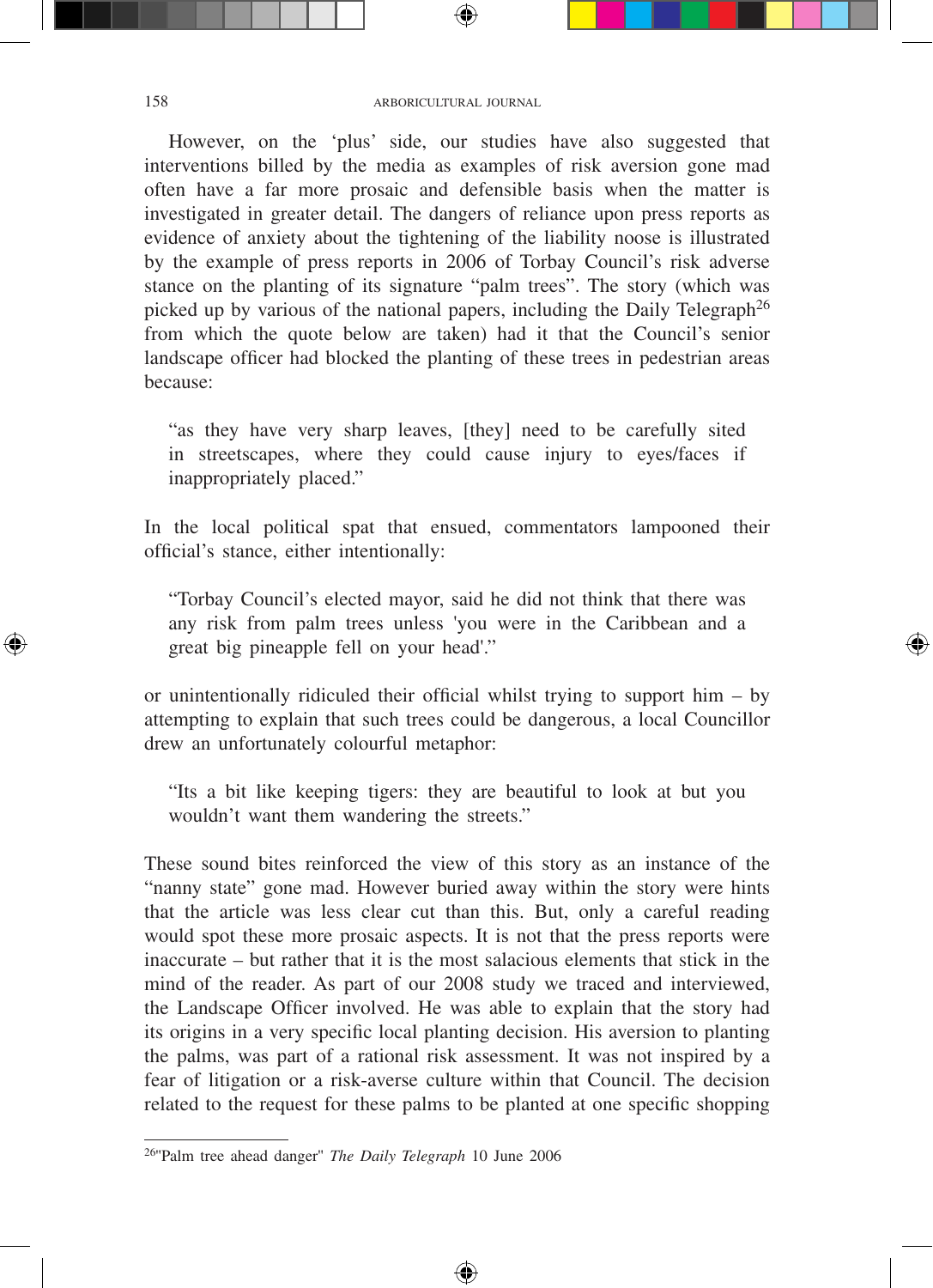precinct location – one where there would have been a real risk of eye level contact between members of the public and sharp fronds. As the article mentioned (but only subtly, and in passing) the Council had not stopped planting these trees at *all* locations, there was no general issue of policy imposed here. In the officer's view the national press had picked up on this story from the local press (where the clash of stakeholder views *was* of consequence) because of its colourful quotes, and had portrayed it within a new, wider context, that of a "nanny state" discourse.

In a similar vein, another national press story, concerning Swansea City Council, *appears* to say it all in its title:

"150 year old Monkey puzzle tree facing chop because council says its needles are 'like syringes'"27.

Once again the use of unfortunately colourful metaphor by a Council spokesman gives ready opportunity for ridicule of the Council's decision, probably betraying an underlying rationality / complexity that – if unearthed by the journalist – would spoil the neat extremity of the story.

Our ongoing research seeks to empirically test the views of those commentators who view society as rapidly falling into a deep pit of risk aversion, thus Landry:

↔

"The evaluation of everything from a perspective of risk is a defining characteristic of contemporary society. Risk is the managerial paradigm and default mechanism that has embedded itself into how companies, community organisations and the public sector operate. Risk is a prism through which any activity is judged … It narrows our world into a defensive shell." (2005: 3)

Whilst this author shares some of Landry's concerns, the evidence of defensive land (and/or tree) management is actually harder to find when you start looking for it. We can indeed find signs of greater risk *assessment*, thus greater levels of slips and trips recording as a defensive response to perceived 'compensation culture' (for example HSE, 2007b) – but at individual level risk aversion borne of heightened liability perception becomes harder to spot, as at individual level perceptions and actions are likely to have been more sublimated, more naturalised and rationalised. At an individual, on-the-job level safety and other factors are more likely to become intertwined.

 $274.150$  year old Monkey puzzle tree facing chop because council says its needles are 'like syringes' " *Daily Mail*, 24 May 2008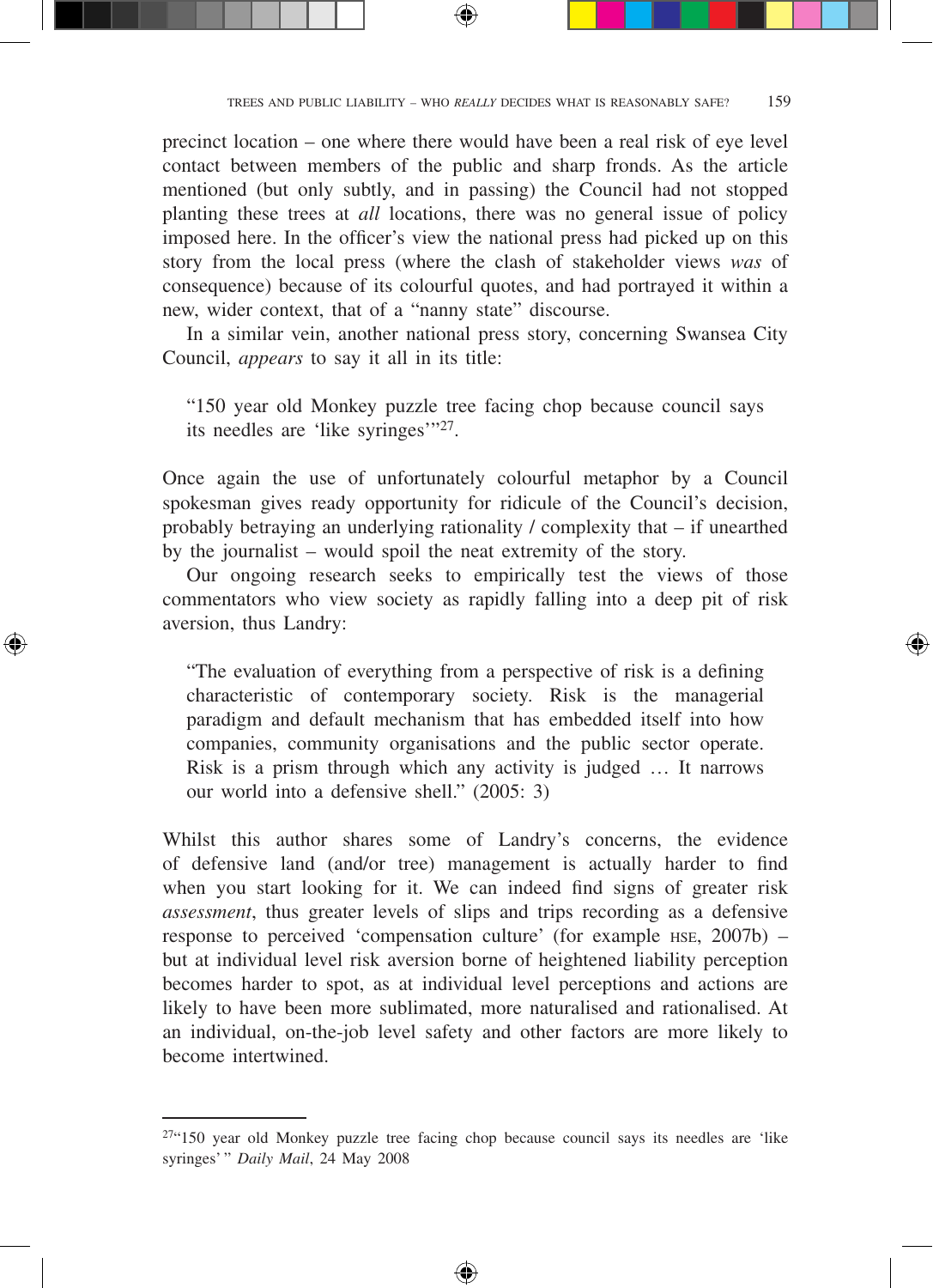#### **The circulation of cases and interpretations**

In researching this paper it has been apparent that within the arboricultural sector web postings by individual practitioners on their own websites and/ or forums such as the Arboricultural Information Exchange  $(AIE)^{28}$  can draw attention to junior court cases that might otherwise not catch media or peer attention. In particular it is noteworthy that the expert reports and other court papers for *Poll* were available on the AIE site, but with less information accessible there on *Atkins*. It would appear (to the author as an outsider looking in) that in this relatively small professional community there is a relatively easy opportunity for an individual contributor to raise the profile of a particular case or point of law that he has been dealing with (or is troubled by). This may explain the way in which *Poll* came to be 'picked-up' by the trade and mainstream media as a perceived step change in what the law required, with the consequent focus upon (and then reaction against) the move towards setting a British Standard. Clearly, it is common practice, in many professional sectors, to write articles, press releases or postings based around cases that one has been involved with (particularly if successful) or matters that one is concerned about. Therefore these observations are not intended to impose judgement upon these practices, they fall short of discovery of a 'smoking gun' of risk entrepreneurship, but these practices do show an interpretive community at work debating and evolving perceptions of 'reasonable safety' in tree management.

In the aftermath of *Poll* arboricultural commentators appear to have progressively adjusted their position – there now seems resignation to a more pragmatic approach  $-$  this is perhaps best summed up by BARRELL (2009) writing in an article highlighting his involvement as successful expert witness in both *Poll* and *Atkins*:

"There are no simple answers to all these questions; a recipe based approach does not work and the final decisions are made from the subjective interpretation of all the evidence by the judge" (2); and

"It is human nature to seek formulaic solutions to important problems because that approach delivers consistent and reliable answers, with little need for subjective interpretation. This works well in disciplines such as accountancy and engineering where the inputs are mainly objective, but it cannot be so reliably applied to trees." (4)

This candour is, in itself, notable – for an expert witness (particularly one in a relatively small specialist community) may well in his career

⊕

<sup>28</sup>www.aie.org.uk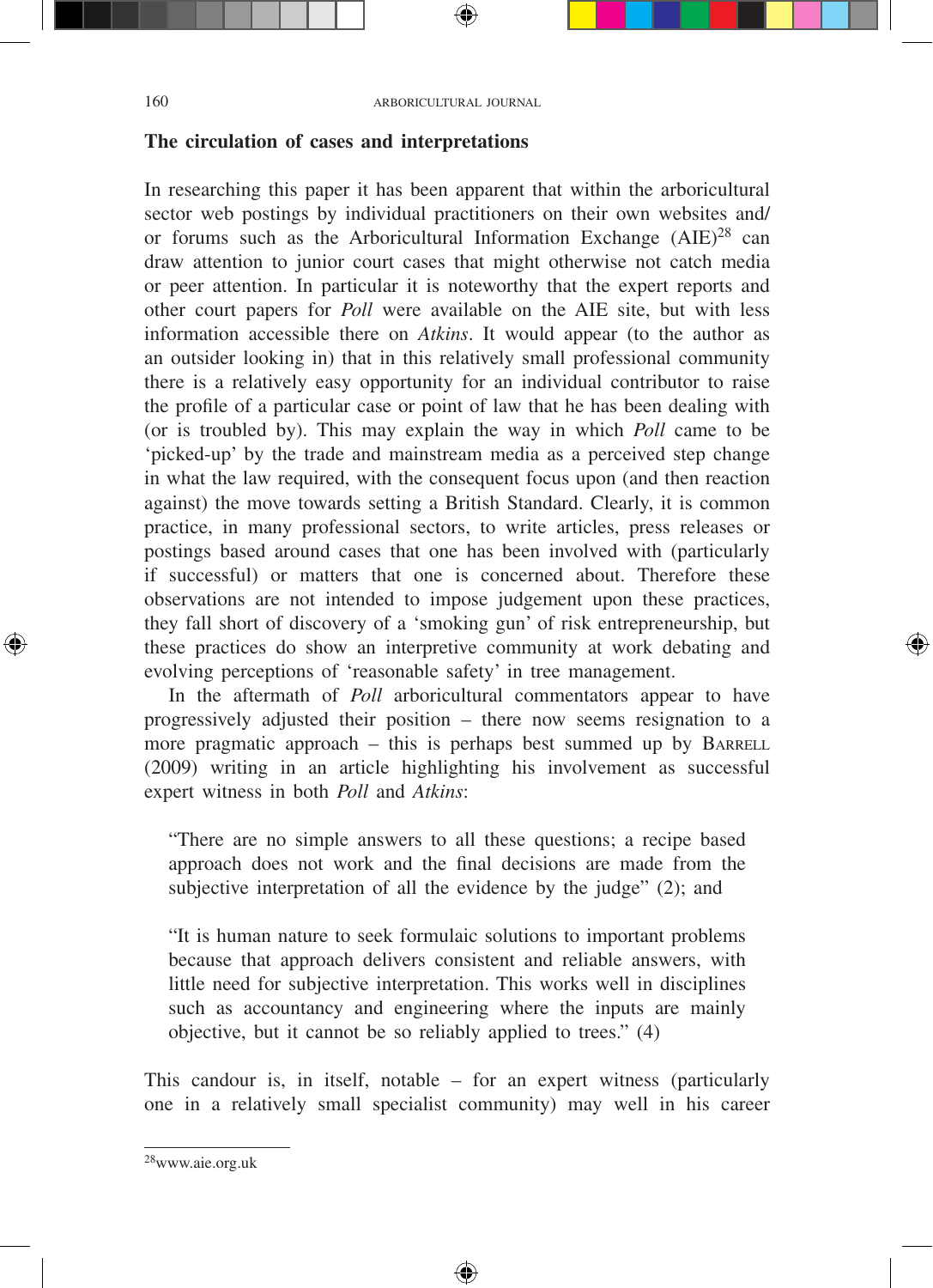find himself acting in turn for claimants and defendants. BARRELL's erudite and credible article, and his embracing of a 'subjective' and case specific approach to determining reasonable safety, would appear necessary in order to reconcile his success as expert in advocating a systematic and qualification driven approach to tree inspection in *Poll* but successfully defending the effectiveness of a un-documented and non-expert based inspection system the following year in *Atkins*. Clearly, the court found the factual circumstances to be different in each case, but BARRELL's document makes interesting reading – for it seeks to rationalise *Poll* within a trend justifying pragmatism. Perhaps in a small interpretive community such rapid evolution of 'conventional' views is to be expected.

### **Conclusion**

This article set out to show that it is not just the courts who determine what level of safety inspection the law requires for trees. The significant role of arboricultural and tree owner view points (both "expert" and "lay") has been shown and yet, perhaps, it is actually at the level of day-to-day actions of individuals, and their decisions upon whether or not to fell a tree as 'unsafe' that the law is made, and made through (and because of) liability perception. The fate of trees lies in the hands of these processes as much as in the hands of the judiciary, the would-be standards setters or the politicians.

## **References**

↔

ADAMS, J. (2007) Dangerous trees. *Arboricultural Journal*, **30**, 95–103.

- BALL, D. (1995) In search of a balanced approach to visitor safety. *Countryside Recreation Network News*, **3**(3), 4–6.
- BALL, D. (2002) *Playgrounds risks, benefits and choices*. HSE Contract Research Report 426/2002.
- BALL, D. (2007a) Why risk assessment needs an underpinning philosophy. *Arboricultural Journal*, **30**, 111–119.
- BALL, D. (2007b) I'll manage risk my way. *Arboricultural Journal*, **30**, 121–125.
- BARRELL, J. (2009) *Duty of care and trees; the emerging legal position*. Barrell Tree Consultancy. (available at: [http://www.rics.org/site/download\\_feed.](http://www.rics.org/site/download_feed.aspx?fileID=5867&fileExtension=PDF) [aspx?fileID=5867&fileExtension=PDF](http://www.rics.org/site/download_feed.aspx?fileID=5867&fileExtension=PDF) , last accessed 14 April 2010).
- BENNETT, L. and CROWE, L. (2008) *Landowners' liability? Is perception of the risk of liability for visitor accidents a barrier to countryside access?* Countryside Recreation Network: Sheffield. Available at: [http://shura.shu.](http://shura.shu.ac.uk/678/) [ac.uk/678/](http://shura.shu.ac.uk/678/) (last accessed 14 April 2010).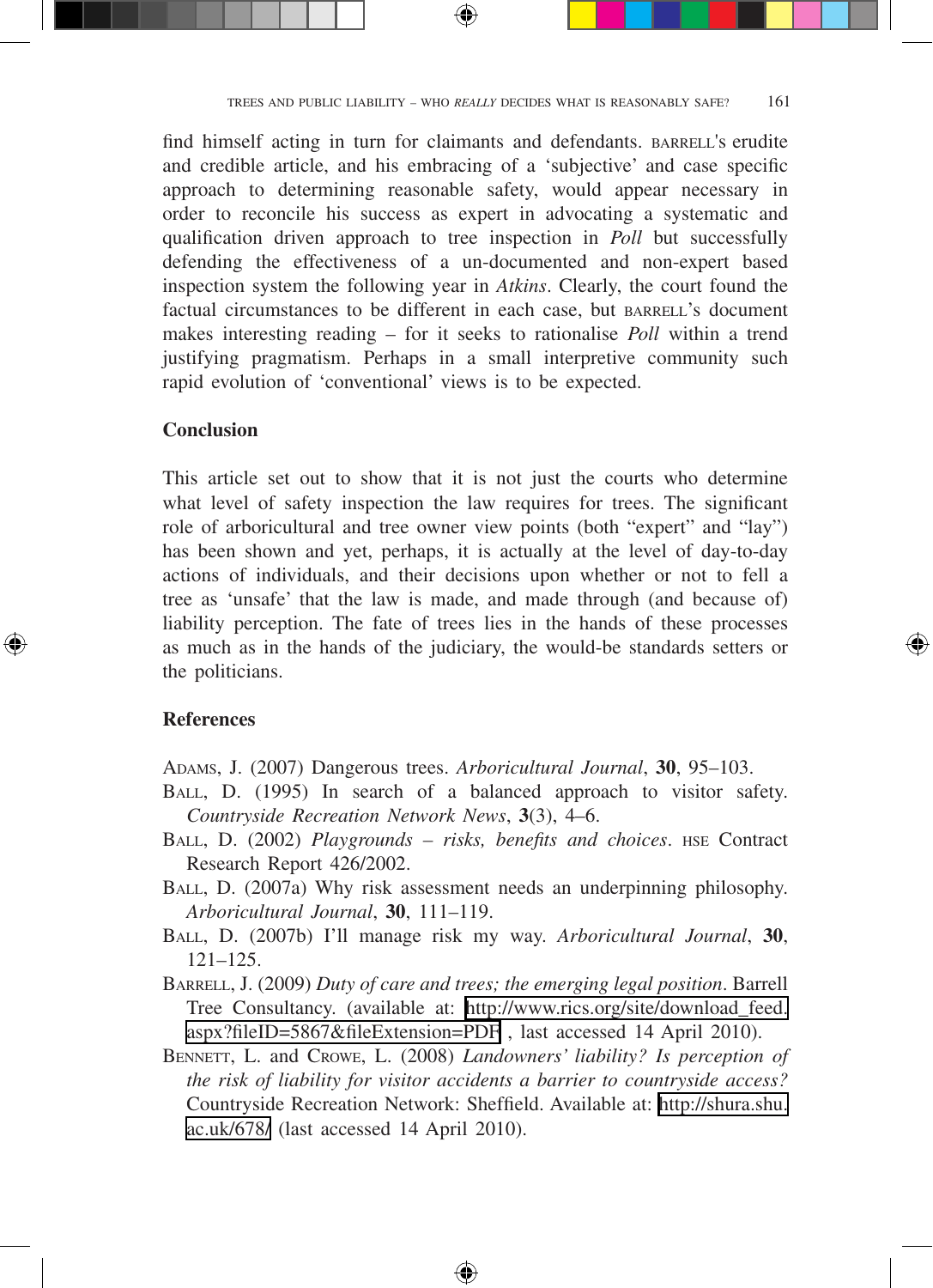- BENNETT, L. (2009) [Why, what, and how? A case study on law, risk, and](http://digitalcommons.shu.ac.uk/lrg_papers/47/)  [decision making as necessary themes in built environment teaching.](http://digitalcommons.shu.ac.uk/lrg_papers/47/) *Journal of Legal Affairs and Dispute Resolution in Engineering and Construction*, **1**(2), 105–113. Available at: <http://shura.shu.ac.uk/694/> (last accessed 2 February 2010).
- BENNETT, L. and GIBBESON, C. (2010) Perceptions of occupiers' liability risk by estate managers: a case study of memorial safety in English cemeteries. *The International Journal of Law in the Built Environment*, **2**(1), 77–93. Available at <http://shura.shu.ac.uk/1737/>(last accessed 14 June 2010).
- BSI (BRITISH STANDARDS INSTITUTION) (2008) *Draft for public comment: BS 8516 Recommendations for tree safety inspection*. BSI: London. Available at: <http://www.trees.org.uk/downloads/bs8516draft.pdf>(last accessed 14 April 2010).
- CRANE, P. (2006) *Atiyah's accidents compensation & the law* (7th ed.). Cambridge University Press, Cambridge.
- DAVIS, C., FAY, N. and MYNORS, C. (2000) *Veteran trees: a guide to risk and responsibility*. English Nature: Peterborough. Available at: [http://](http://naturalengland.etraderstores.com/NaturalEnglandShop/IN131) [naturalengland.etraderstores.com/NaturalEnglandShop/IN131](http://naturalengland.etraderstores.com/NaturalEnglandShop/IN131) (last accessed 31 March 2010).
- DERBYSHIRE, D. (2008) Thousands of Britain's trees could be felled by health & safety rules. *Daily Mail*, 20 June.
- DOE (DEPARTMENT OF THE ENVIRONMENT) (1973) Circular: 90/73 *Inspection, maintenance and planting of roadside trees on rural roads*. DOE: London.
- DOE (DEPARTMENT OF THE ENVIRONMENT) (1975) Circular: 52/75 *Inspection of highway trees*. DOE: London.
- EDEN, N. (2007) Towards a national standard for tree risk inspections. *Arboricultural Journal*, **30**, 127–136.
- EDEN, N. (2008) Tree management reviewing current range and purpose of standards. *Tree Management for Public Safety – Towards An Industry Statement – A One Day Conference*. National Tree Safety Group, London. Available at: [http://www.treeworks.co.uk/blog/index.php/2008/06/08/the](http://www.treeworks.co.uk/blog/index.php/2008/06/08/the-tree-safety-group-tree-management-for-public-safety/)[tree-safety-group-tree-management-for-public-safety/](http://www.treeworks.co.uk/blog/index.php/2008/06/08/the-tree-safety-group-tree-management-for-public-safety/) (last accessed 14 April 2010).
- ELLISON, M. (2007) Moving the focus from tree defects to rational risk management – A paradigm shift for tree managers. *Arboricultural Journal*, **30**, 137–142.
- FAY, N. (2007) Towards reasonable tree risk decision-making? *Arboricultural Journal*, **30**, 143–162.
- FAY, N. (2008) An inclusive approach to non-defensive tree risk consensus. *Tree Management for Public Safety – Towards An Industry Statement – A One Day Conference*, National Tree Safety Group, London. Available

⊕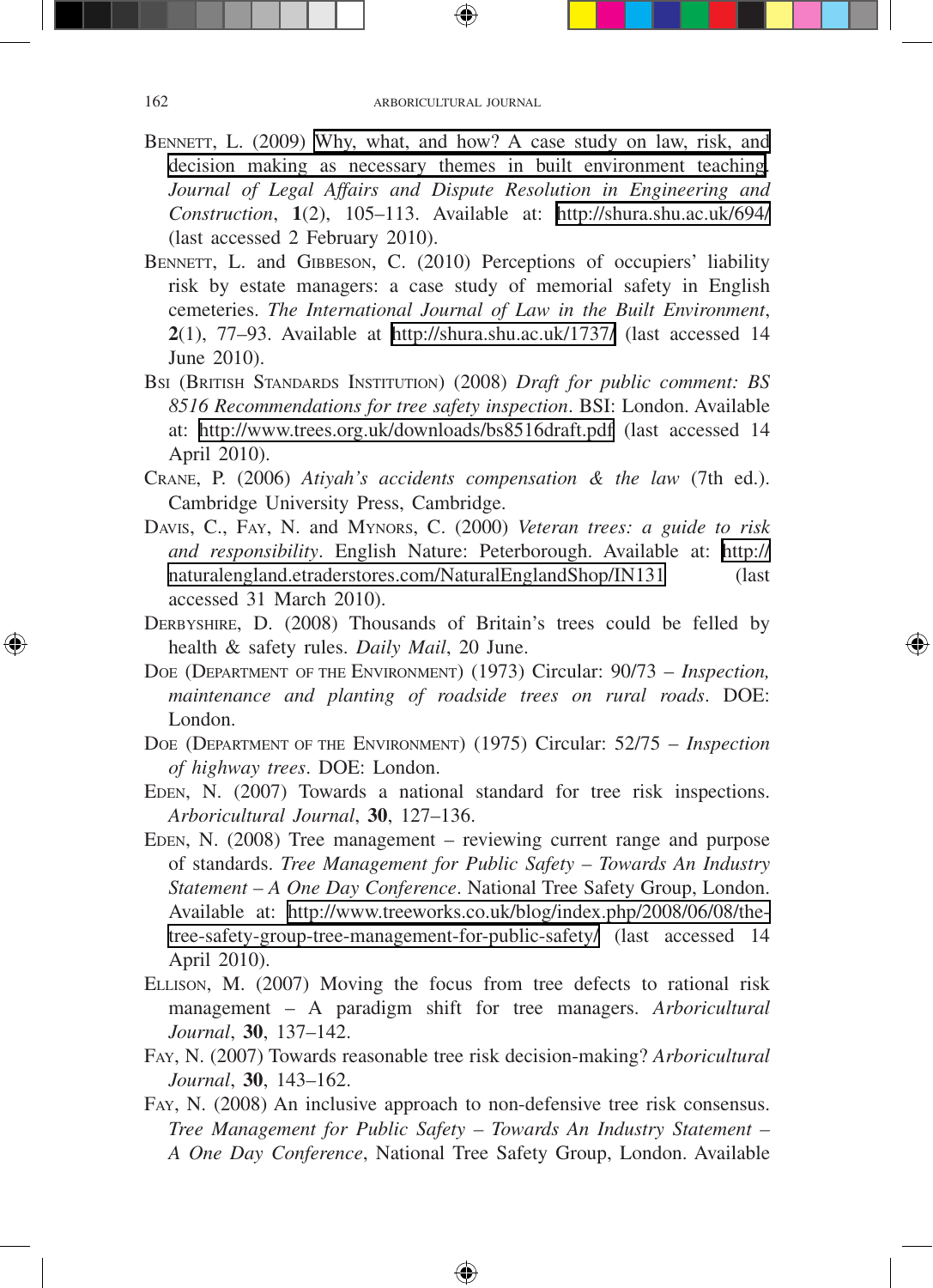at: [http://www.treeworks.co.uk/blog/index.php/2008/06/08/the-tree-safety](http://www.treeworks.co.uk/blog/index.php/2008/06/08/the-tree-safety-group-tree-management-for-public-safety/)[group-tree-management-for-public-safety/](http://www.treeworks.co.uk/blog/index.php/2008/06/08/the-tree-safety-group-tree-management-for-public-safety/) (last accessed 14 April 2010).

FISH, S. (1980) *Is there a text in this class? The authority of interpretive communities*. Harvard University Press: Cambridge, MA.

⊕

- FISKE, J. (1990) *Introduction to communication studies*. Routledge: London.
- FORBES-LAIRD, J. (2009) Liability for death or injury caused by falling trees or branches: A review of the present position under English law in relation to tree safety inspection. *Arboricultural Journal*, **32**, 233–241.
- FORESTRY COMMISSION (2005) *Woodland owners' attitudes to public access provision in south-east England – Information note*. Edinburgh: Forestry Commission. Available at: [http://www.forestresearch.gov.uk/pdf/fcin074.](http://www.forestresearch.gov.uk/pdf/fcin074.pdf/$) [pdf/\\$](http://www.forestresearch.gov.uk/pdf/fcin074.pdf/$)[FILE/fcin074.pdf](http://www.forestresearch.gov.uk/pdf/fcin074.pdf/$FILE/fcin074.pdf) (last accessed 31 March 2010).
- FUREDI, F. (1999) *Courting mistrust the hidden growth of a culture of litigation in Britain*. Centre for Policy Studies: London.
- GLA (GREATER LONDON AUTHORITY) (2007) *Chainsaw massacre a review of London's street trees*. GLA: London. Available at: [http://legacy.](http://legacy.london.gov.uk/assembly/reports/environment/chainsaw-massacre.pdf) [london.gov.uk/assembly/reports/environment/chainsaw-massacre.pdf](http://legacy.london.gov.uk/assembly/reports/environment/chainsaw-massacre.pdf) (last accessed 31 March 2010).
- HARRIS, D., MACLEAN, M., GENN, H., LLOYD-BOSTOCK, S., FENN, P., CORFIELD, P. and BRITTAN, Y. (1984) *Compensation and support of illness and injury*. Oxford University Press: Oxford.

⊕

↔

- HAYTHORNTHWAITE, R. (2008) A government perspective current thinking about risk regulation. *Tree Management for Public Safety – Towards An Industry Statement – A One Day Conference*, National Tree Safety Group, London. Available at: [http://www.treeworks.co.uk/blog/index.](http://www.treeworks.co.uk/blog/index.php/2008/06/08/the-tree-safety-group-tree-management-for-public-safety/) [php/2008/06/08/the-tree-safety-group-tree-management-for-public-safety/](http://www.treeworks.co.uk/blog/index.php/2008/06/08/the-tree-safety-group-tree-management-for-public-safety/) (last accessed 14 April 2010).
- HSE (HEALTH and SAFETY EXECUTIVE) (2007a) *HSE Sector Information Minute (SIM 01/2007/05) Management of risk from falling trees*. HSE: London. Available at: [http://www.hse.gov.uk/foi/internalops/sectors/ag\\_](http://www.hse.gov.uk/foi/internalops/sectors/ag_food/1_07_05.pdf) [food/1\\_07\\_05.pdf](http://www.hse.gov.uk/foi/internalops/sectors/ag_food/1_07_05.pdf) (last accessed 31 March 2010).
- HSE (HEALTH and SAFETY EXECUTIVE) (2007b) *Exploration of the affect of litigation culture on the attribution and reporting of slip and trip accidents*. Research Report: RR552 April 2007 Health & Safety Laboratory: Buxton. Available at: [http://www.hse.gov.uk/research/rrhtm/](http://www.hse.gov.uk/research/rrhtm/rr552.htm) [rr552.htm](http://www.hse.gov.uk/research/rrhtm/rr552.htm) (last accessed 31 March 2010).
- LANDRY, C. (2005) Risk and the creation of liveable cities. *What are we scared of? The value of risk in designing public space*. Commission for Architecture and the Built Environment: London. Available at: [http://](http://www.cabe.org.uk/publications/what-arewe-scared-of) [www.cabe.org.uk/publications/what-arewe-scared-of](http://www.cabe.org.uk/publications/what-arewe-scared-of) (last accessed 31 March 2010).